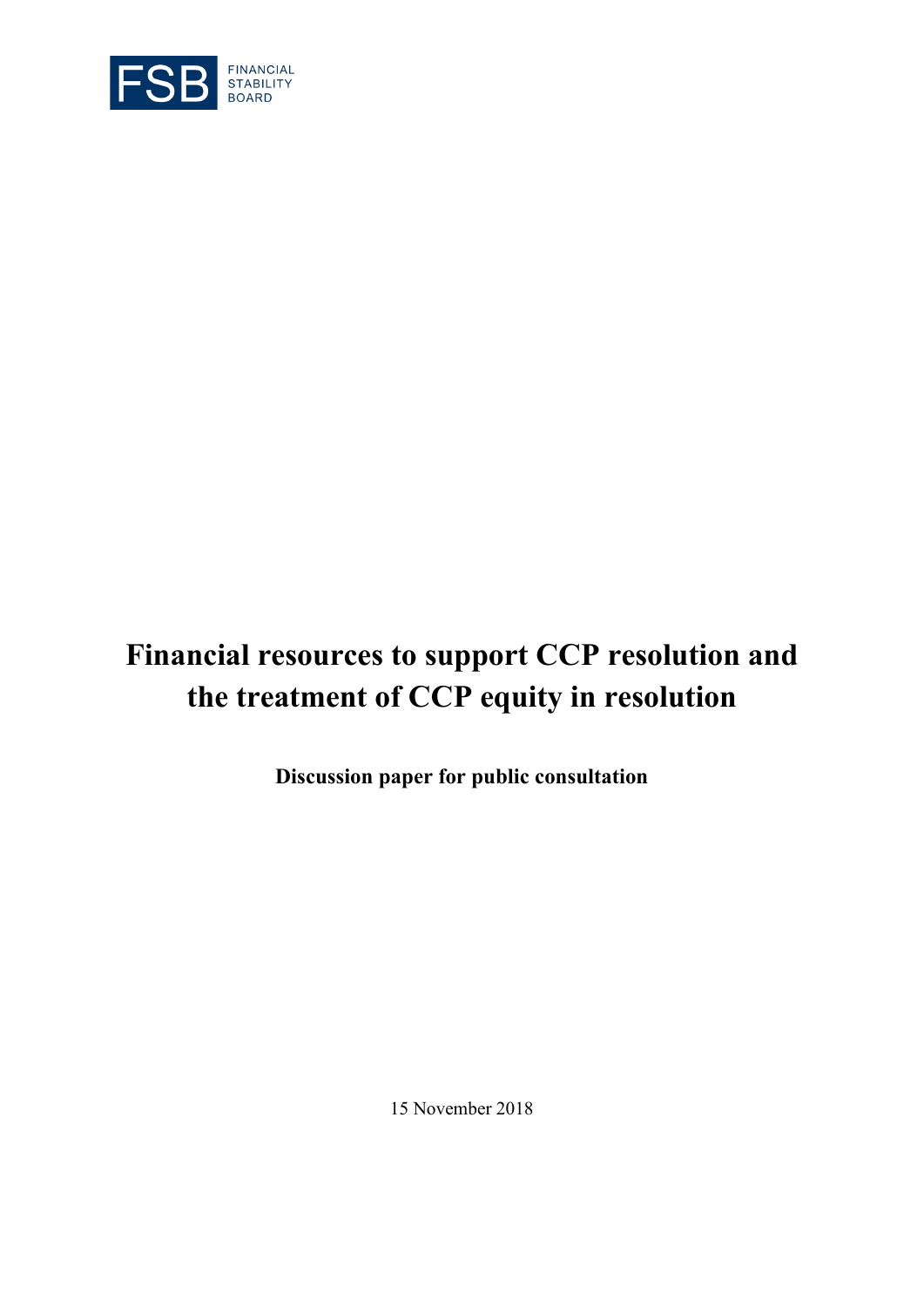The Financial Stability Board (FSB) is established to coordinate at the international level the work of national financial authorities and international standard-setting bodies in order to develop and promote the implementation of effective regulatory, supervisory and other financial sector policies. Its mandate is set out in the FSB Charter, which governs the policymaking and related activities of the FSB. These activities, including any decisions reached in their context, shall not be binding or give rise to any legal rights or obligations under the FSB's Articles of Association.

> **Contacting the Financial Stability Board** Sign up for e-mail alerts: [www.fsb.org/emailalert](http://www.fsb.org/emailalert) Follow the FSB on Twitter: [@FinStbBoard](https://twitter.com/FinStbBoard) E-mail the FSB at:  $fsb(a)fsb.org$

Copyright © 2018 Financial Stability Board. Please refer to[: www.fsb.org/terms\\_conditions/](http://www.fsb.org/terms_conditions/)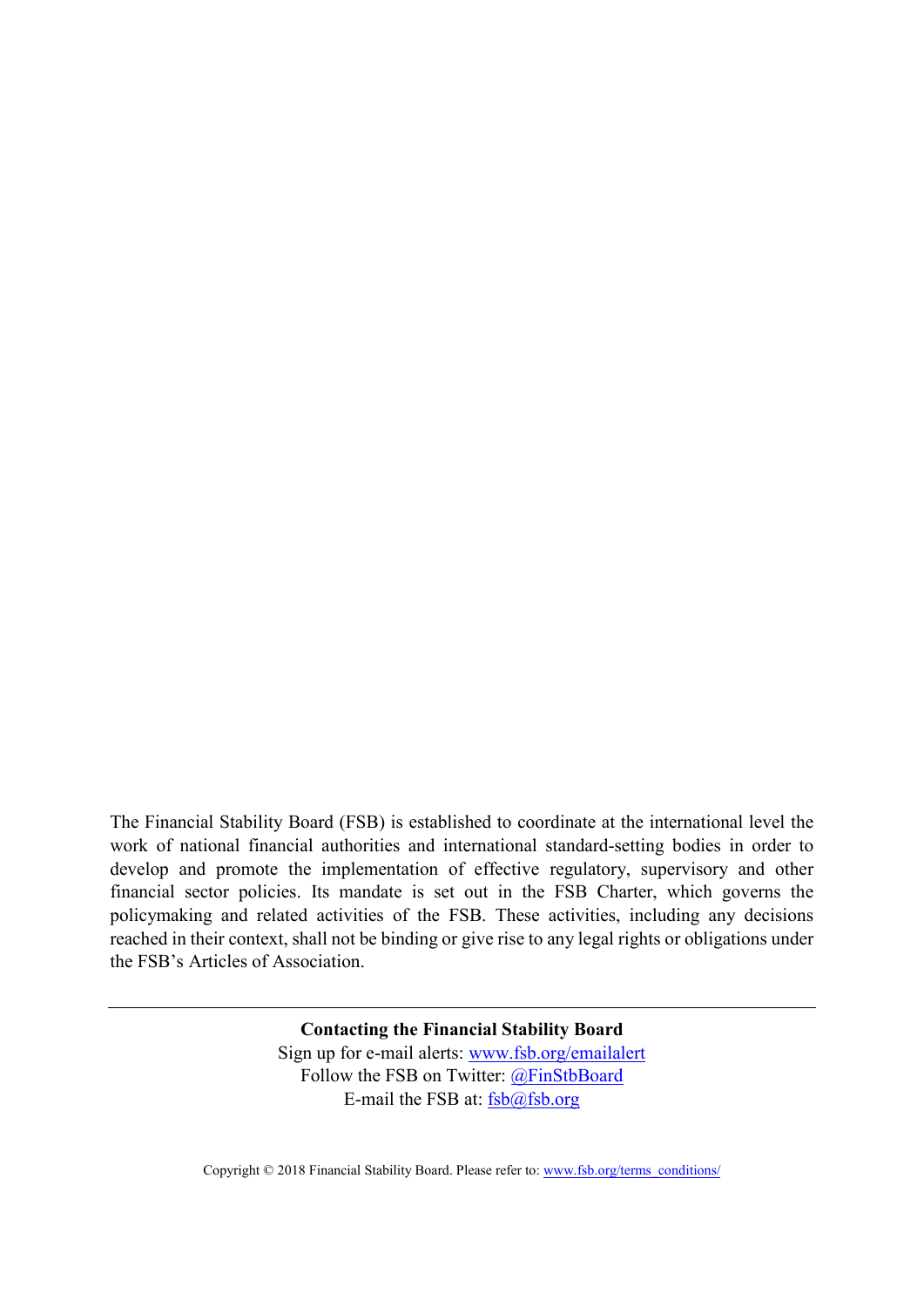## **Financial resources for CCP resolution and the treatment of equity in resolution**

#### **Call for public comments**

Centrally clearing standardised over-the-counter (OTC) derivatives is a pillar of the G20 Leaders' commitment to reform OTC derivatives markets in response to the global financial crisis. CCPs' criticality to the overall safety and soundness of the financial system means that authorities must take steps to ensure that CCPs do not themselves become a source of systemic risk and that any CCP can be successfully resolved without resort to a government "bailout."

The Financial Stability Board (FSB), the Committee on Payments and Market Infrastructures (CPMI) and the International Organization of Securities Commissions (IOSCO) have cooperated closely in developing their respective sets of standards and guidance for CCP recovery and resolution paying particular attention to several points of interaction between CCP recovery and resolution in order to ensure consistency between their respective policies.<sup>[1](#page-2-0)</sup>

The FSB *Key Attributes of Effective Resolution Regimes for Financial Institutions* ('Key Attributes')<sup>[2](#page-2-1)</sup> and implementation guidance on financial market infrastructure (FMI) resolution in Appendix II-Annex 1 to the Key Attributes ('FMI Annex') set out a framework for FMI resolution including for central counterparties (CCPs). The FSB *Guidance on Central Counterparty Resolution and Resolution Planning*[3](#page-2-2) ('FSB Guidance') provides guidance on implementing the Key Attributes and the FMI Annex for CCPs.[4](#page-2-3) The FSB's resolution standards and guidance sit alongside the standards on

<span id="page-2-0"></span><sup>1</sup> See *Chairs' Report on the Implementation of the Joint Workplan for Strengthening the Resilience, Recovery and Resolvability of Central Counterparties*, July 2017 [\(http://www.fsb.org/2017/07/chairs-report-on-the-implementation-of](http://www.fsb.org/2017/07/chairs-report-on-the-implementation-of-the-joint-workplan-for-strengthening-the-resilience-recovery-and-resolvability-of-central-counterparties/)[the-joint-workplan-for-strengthening-the-resilience-recovery-and-resolvability-of-central-counterparties/\)](http://www.fsb.org/2017/07/chairs-report-on-the-implementation-of-the-joint-workplan-for-strengthening-the-resilience-recovery-and-resolvability-of-central-counterparties/).

<span id="page-2-1"></span><sup>2</sup> FSB, *Key Attributes of Effective Resolution Regimes for Financial Institutions*, October 2014 [\(www.fsb.org/2014/10/r\\_141015/\)](http://www.fsb.org/2014/10/r_141015/).

<span id="page-2-2"></span><sup>&</sup>lt;sup>3</sup> FSB, *Guidance on central Counterparty Resolution and Resolution Planning*, July 2017 [\(www.fsb.org/2017/07/guidance](http://www.fsb.org/2017/07/guidance-on-central-counterparty-resolution-and-resolution-planning-2/)[on-central-counterparty-resolution-and-resolution-planning-2/\)](http://www.fsb.org/2017/07/guidance-on-central-counterparty-resolution-and-resolution-planning-2/).

<span id="page-2-3"></span><sup>4</sup> This CCP-specific resolution framework is complemented by FSB *Guidance on Continuity of Access to Financial Market Infrastructures for a Firm in Resolution*, July 2017 [\(www.fsb.org/2017/07/guidance-on-continuity-of-access-to-financial](http://www.fsb.org/2017/07/guidance-on-continuity-of-access-to-financial-market-infrastructures-fmis-for-a-firm-in-resolution-2/)[market-infrastructures-fmis-for-a-firm-in-resolution-2/\)](http://www.fsb.org/2017/07/guidance-on-continuity-of-access-to-financial-market-infrastructures-fmis-for-a-firm-in-resolution-2/).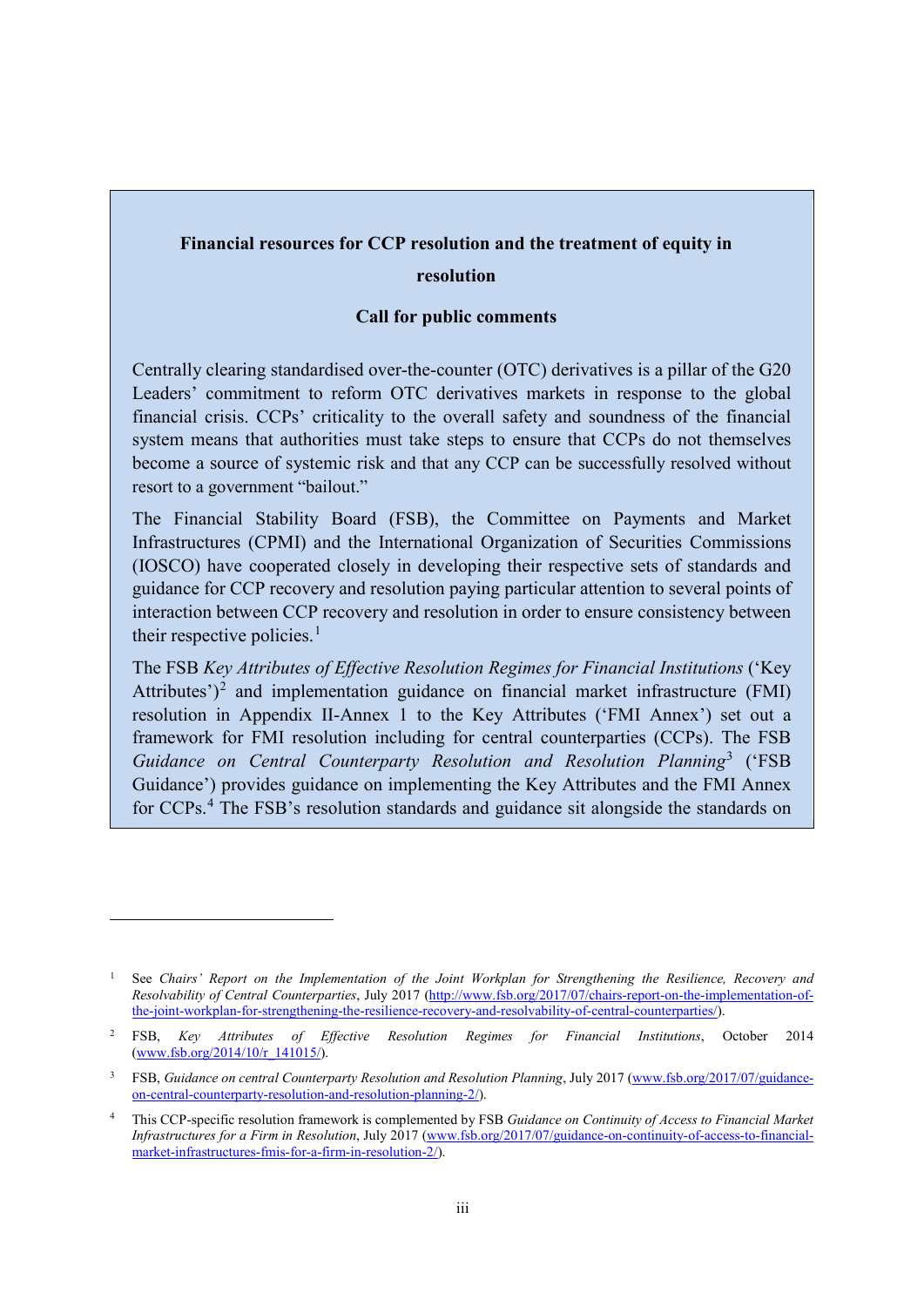resilience and recovery established in CPMI-IOSCO's *Principles for Financial Market Infrastructures* ('PFMI') and its additional guidance.<sup>[5](#page-3-0)</sup>

In 2017, the FSB made a commitment to continue further work on financial resources to support CCP resolution and on the treatment of CCP equity in resolution, and to determine by end-2018 whether there is need for any additional guidance.

The FSB has determined that further appropriate guidance should be developed in an evidence-based way including by drawing on the practical experience gained from resolution planning by relevant authorities and Crisis Management Groups (CMGs) or, where CMGs have not yet been established, home resolution and/or supervisory authorities.

To inform this process, the FSB has, in consultation with the CPMI and IOSCO, developed this discussion paper that sets out considerations that may be relevant for authorities and CMGs with regard to evaluating whether existing financial resources and tools are adequate to implement the resolution strategy for individual CCPs (Section I.); and considerations that could guide authorities in developing possible approaches to the treatment of CCP equity in resolution (Section II.).

The discussion paper should not be viewed as proposed guidance; rather the responses to the public consultation along with the experience of authorities in evaluating financial resources for resolution taking into account the discussion paper and continued analysis by the FSB should help inform the development of further guidance by end 2020. Any FSB guidance that results from this iterative process will be subject to further public consultation.

**The FSB is inviting comments on this discussion paper and the questions set out below. Responses should be sent to [fsb@fsb.org](mailto:fsb@fsb.org) by 1 February 2019. Responses will be published on the FSB's website unless respondents expressly request otherwise.**

#### **Financial resources for CCP resolution**

- 1. Do you agree with the suggested five-step process to evaluate the financial resources and tools for resolution? What other elements, if any, should be considered?
- 2. The discussion paper outlines a number of CCP and product specific factors that authorities should consider when assessing the adequacy of resources and tools in resolution. Are these factors appropriate or are there other factors that should be considered?

<span id="page-3-0"></span><sup>5</sup> CPSS-IOSCO, *Principles for Financial Market Infrastructures*, April 2012 [\(www.bis.org/cpmi/publ/d101.htm](http://www.bis.org/cpmi/publ/d101.htm) and [www.iosco.org/library/pubdocs/pdf/IOSCOPD377-PFMI.pdf\)](http://www.iosco.org/library/pubdocs/pdf/IOSCOPD377-PFMI.pdf) and CPMI-IOSCO, *Recovery of financial market infrastructures*, October 2014, revised July 2017 [\(www.bis.org/cpmi/publ/d162.htm](http://www.bis.org/cpmi/publ/d162.htm) and [www.iosco.org/library/pubdocs/pdf/IOSCOPD569.pdf\)](http://www.iosco.org/library/pubdocs/pdf/IOSCOPD569.pdf), *Resilience of central counterparties (CCPs): Further guidance on the PFMI*, July 2017 [\(www.bis.org/cpmi/publ/d163.htm](http://www.bis.org/cpmi/publ/d163.htm) an[d www.iosco.org/library/pubdocs/pdf/IOSCOPD568.pdf\)](http://www.iosco.org/library/pubdocs/pdf/IOSCOPD568.pdf).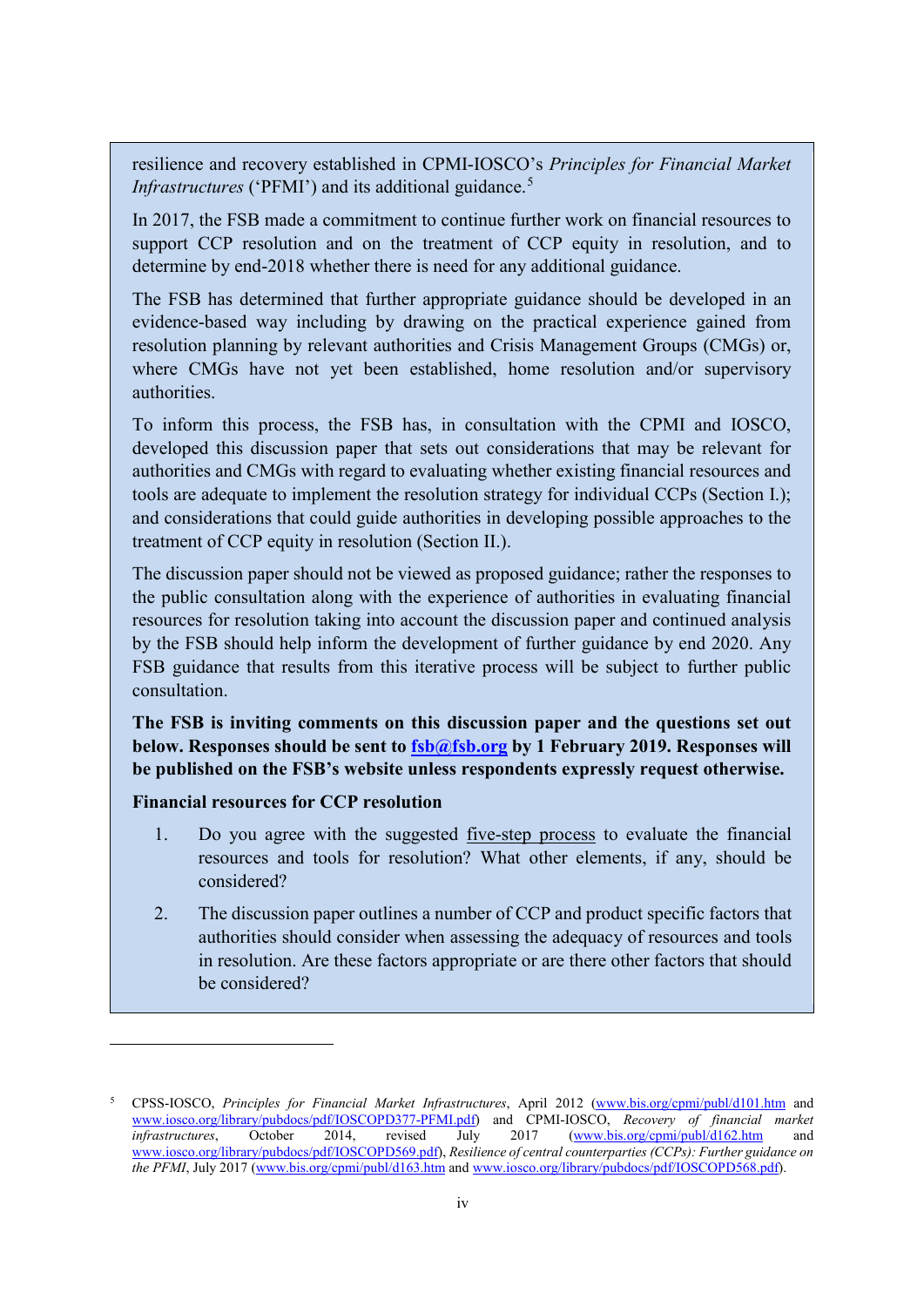- 3. Should the assessment of financial resources for CCP resolution take into account (a) different CCP ownership structures; (b) different CCP organisational structures; or (c) the products cleared by the CCP? If so, how?
- 4. Step 1: The discussion paper outlines a number of high-level default and nondefault loss scenarios that might lead to resolution. Does this cover a sufficiently broad range of scenarios? What other relevant scenarios, if any, should authorities consider in resolution planning?
- 5. Step 2: Are the considerations for conducting an evaluation of existing tools and resources appropriate and comprehensive? If not, what other considerations should be included?
- 6. Step 3: Are the considerations for analysing the hypothetical resolution costs (covering total losses and operational costs) appropriate?
- 7. Step 4: Is there merit in relevant authorities and CMGs conducting quantitative analyses for the purpose of identifying and sizing potential additional tools or resources for resolution purposes? If so, what quantitative analysis should relevant authorities and CMGs conduct and how could they obtain the necessary data?
- 8. Step 5: Are the considerations regarding potential means to address funding gaps (including of any proposals to reserve resources for use in resolution) appropriate? Do they adequately address the issues of availability, costs and benefits, impact on and interaction with recovery and business as usual? If not, how should they be framed?

## **Treatment of CCP equity in resolution**

- 9. Do you agree that the key issues to CCP equity bearing loss in resolution have been accurately identified? Are there other key issues regarding equity bearing loss? What are they and how should they be addressed?
- 10. Should the treatment of CCP equity in resolution take into account different ownership structures? If so, how?
- 11. What are your views on the possible mechanisms for adjusting the exposure of CCP equity in bearing loss in resolution set out in Section A? What other possible mechanisms, if any, should be explored?
- 12. Section B outlines different options for the point in time or in the waterfall for imposing losses on equity. What are your views on these options? Are there any other possible options?
- 13. What are your views on the potential constraints and challenges described in Section C? Are there other challenges or constraints to equity bearing loss? What are they and how should they be addressed?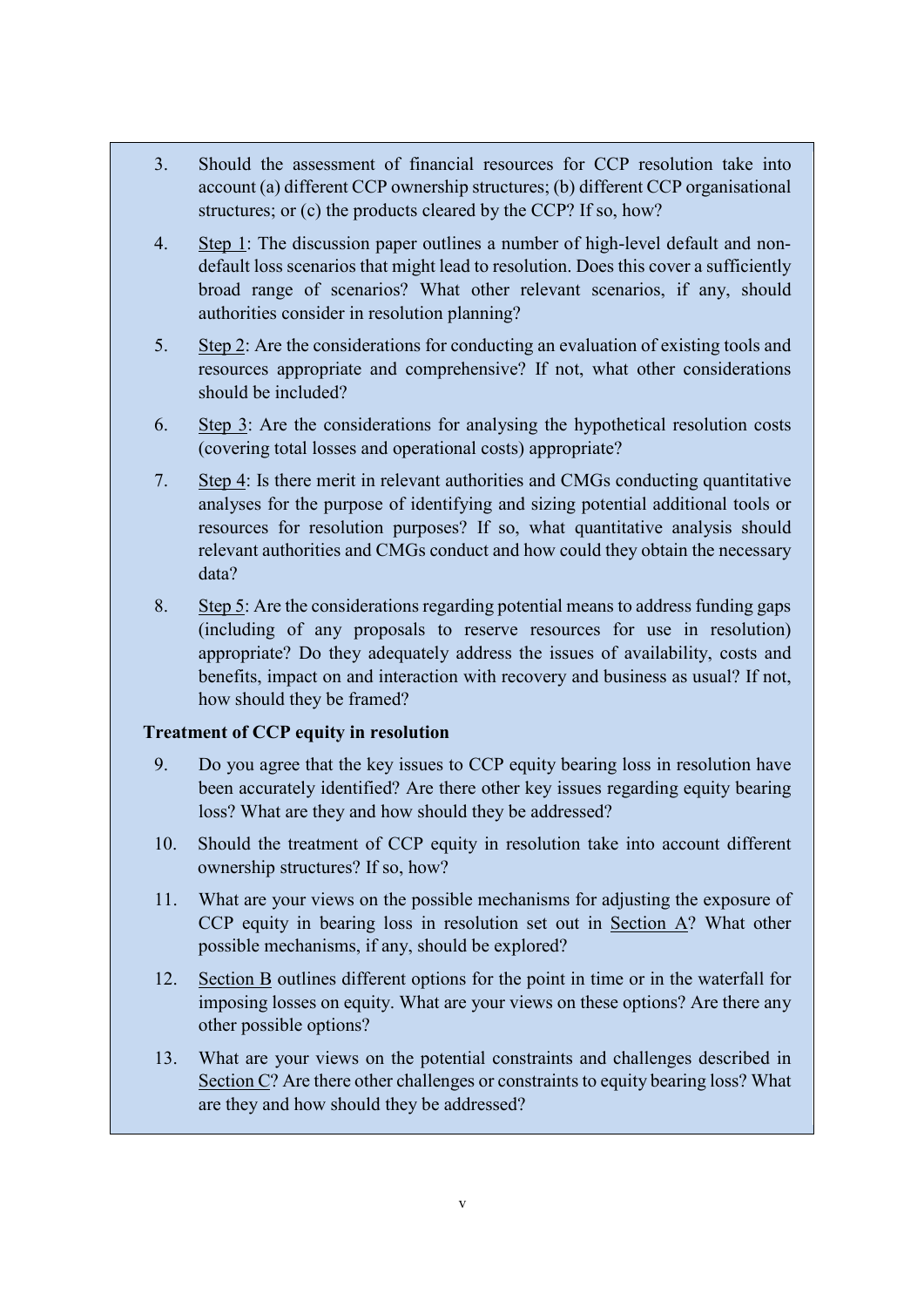- 14. Section D outlines a number of policy considerations for the treatment of CCP equity in resolution. Are they appropriate and comprehensive? Would you suggest any additional policy considerations?
- 15. Does the treatment of CCP equity in resolution appear clear under existing arrangements in your jurisdiction or in relation to CCPs you are familiar with?
- 16. How could authorities reconcile the expectations that equity bears loss in resolution with the 'no creditor worse off than liquidation' safeguard?
- 17. What, if anything, should change with respect to the treatment of CCP equity in resolution either to clarify existing arrangements or to potentially adjust the exposure of equity bearing loss in resolution (for example, setting out any additional measures to have equity bear loss in resolution in CCP rulebooks)?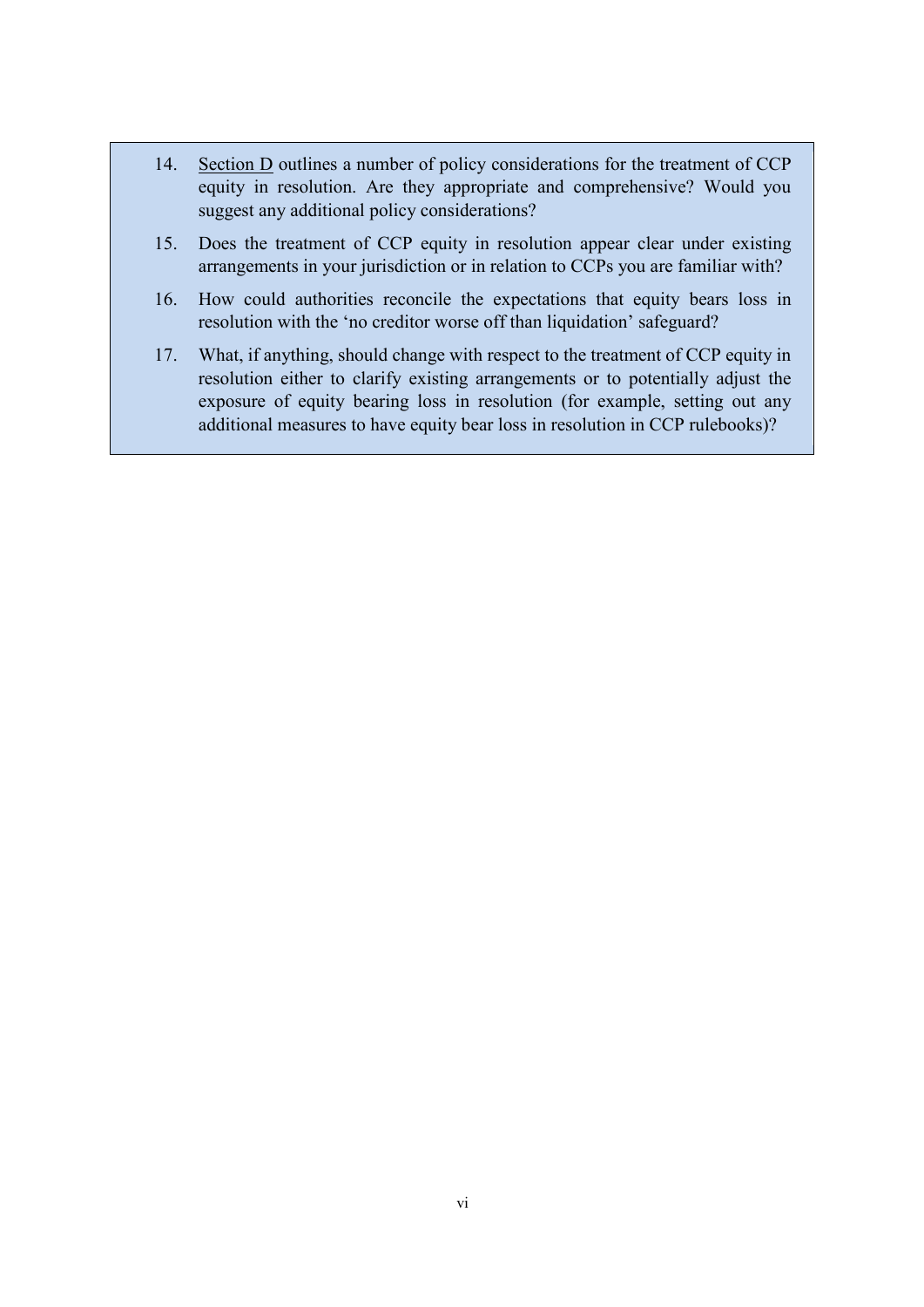## **Contents**

| I. |           |                                                                                       |
|----|-----------|---------------------------------------------------------------------------------------|
|    |           |                                                                                       |
|    | A.        | Step 1: Identifying hypothetical default and non-default loss resolution scenarios 5  |
|    | <b>B.</b> |                                                                                       |
|    | C.        |                                                                                       |
|    | D.        | Step 4: Comparing existing tools and resources to resolution costs and identification |
|    | Е.        | Step 5: Considering the availability, costs and benefits of potential means of        |

| A.              | Possible mechanisms for adjusting the treatment of CCP equity in resolution 21  |  |
|-----------------|---------------------------------------------------------------------------------|--|
| <b>B.</b>       |                                                                                 |  |
| $\mathcal{C}$ . | Potential challenges and constraints to CCP equity bearing loss in resolution23 |  |
| D.              |                                                                                 |  |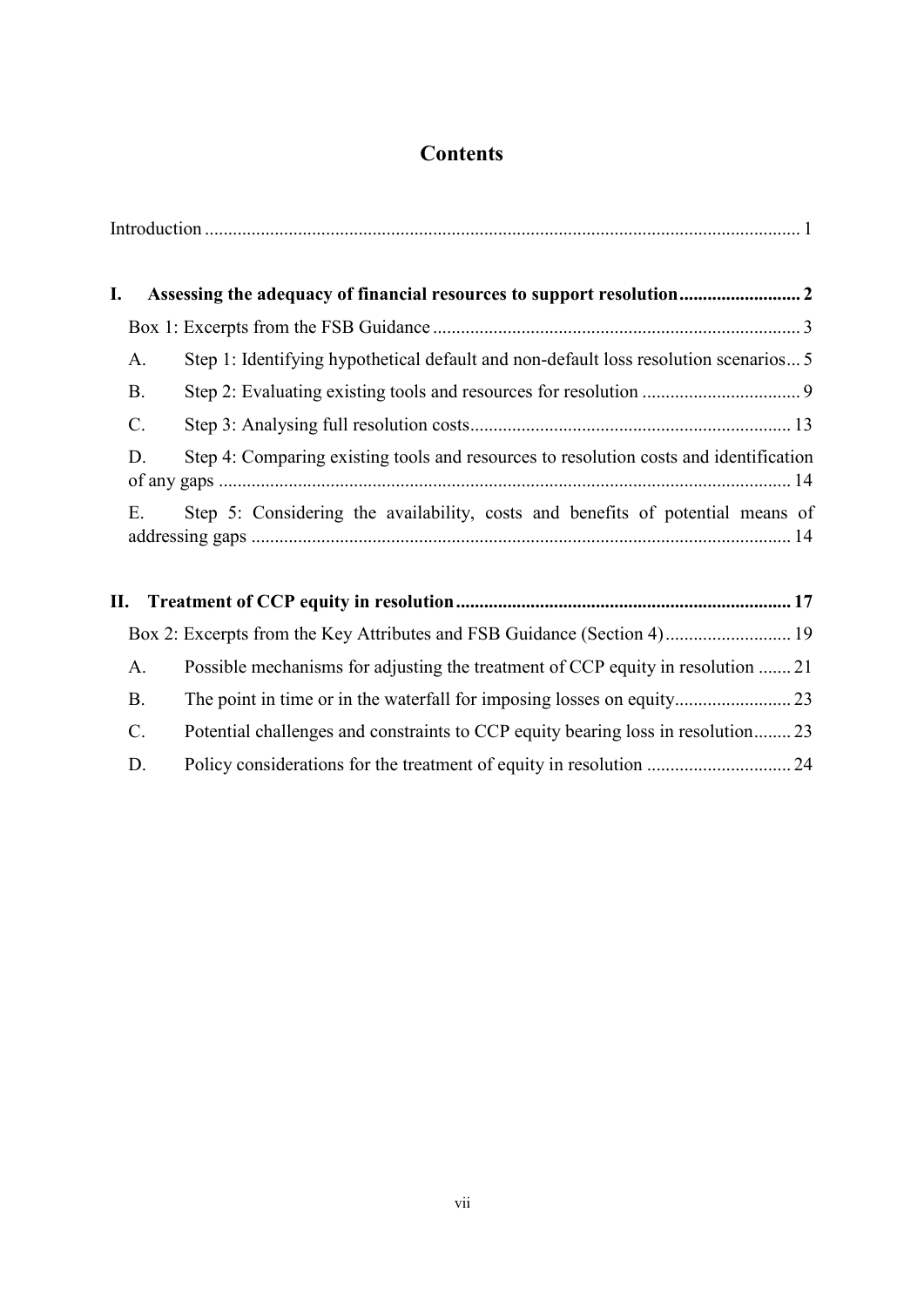## <span id="page-7-0"></span>**Introduction**

In July 2017, the FSB adopted *Guidance on Central Counterparty Resolution and Resolution Planning* ('FSB Guidance') to assist authorities in their resolution planning for CCPs. The FSB Guidance complements the *Key Attributes of Effective Resolution Regimes for Financial Institutions* ('Key Attributes') and the FMI-Annex to the Key Attributes ('FMI Annex').

The FSB Guidance states that the FSB will "continue further work on financial resources to support CCP resolution to determine, based on further analysis and experience gained in resolution planning, by end 2018, whether there is need for any additional guidance [and] consider the need for, and develop as appropriate, further guidance on the treatment of CCP equity in resolution."

This discussion paper seeks public comment to inform this ongoing work.

Part I sets out some considerations that could guide relevant authorities and CMGs in assessing the nature and quality of financial resources needed to absorb losses and other costs and achieve orderly resolution.

Part II considers the treatment of CCP equity in resolution.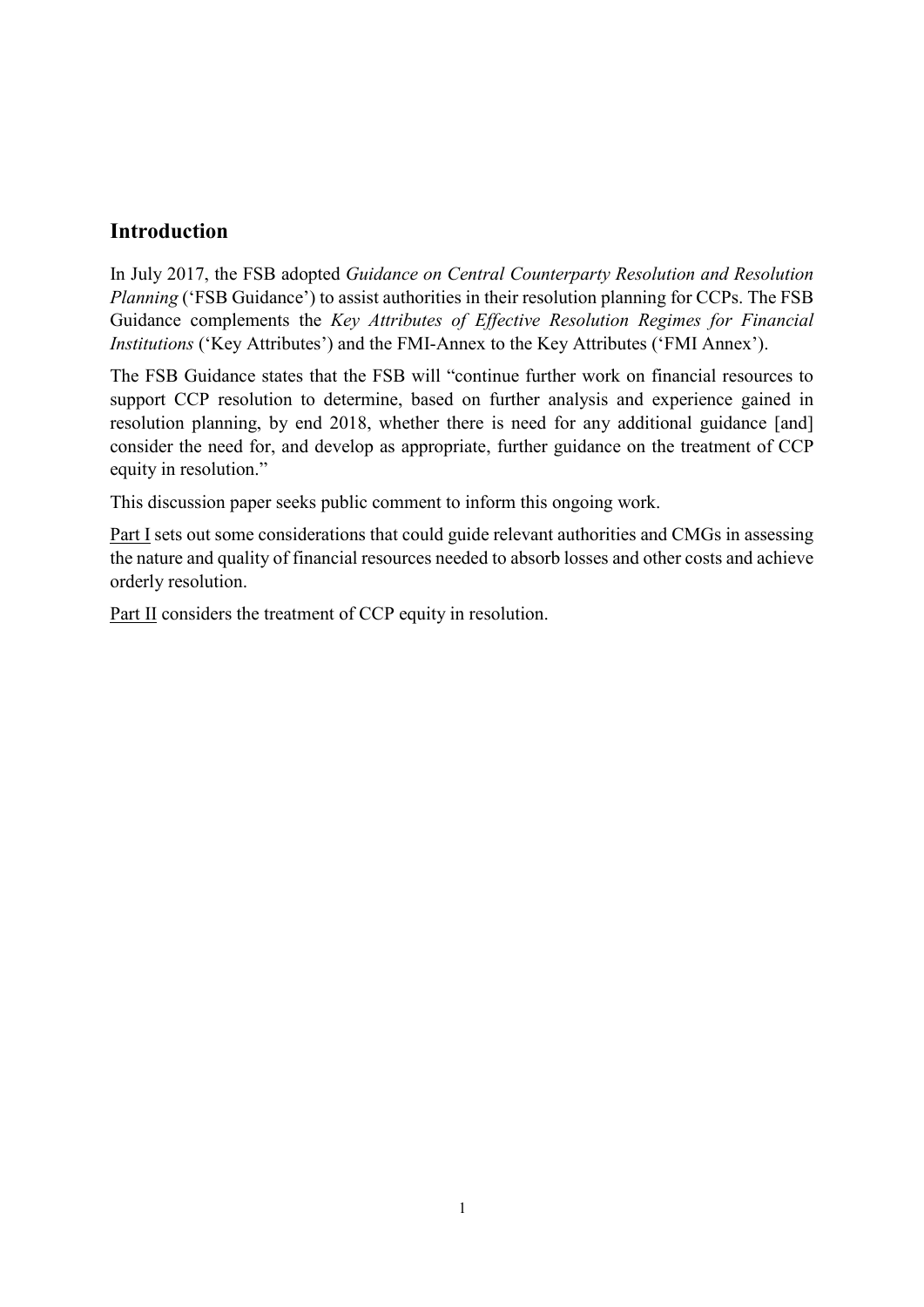## <span id="page-8-0"></span>**I. Assessing the adequacy of financial resources to support resolution**

The CPMI-IOSCO *Principles for Financial Market Infrastructures* ('PFMI') establish standards for prefunded financial resources, including the size, role and availability of CCP equity to absorb losses. The PFMI also establish standards for loss allocation arrangements for CCPs, designed to ensure that CCPs are able to address any uncovered losses or liquidity shortfalls related to participant defaults. Those standards, and accompanying CPMI-IOSCO Recovery Guidance, include comprehensive loss allocation arrangements for default losses and some non-default losses related to custody and investment risks so that the CCP can continue to operate in a safe and sound manner.

Consistent with the PFMI, CCPs that are involved in activities with a more complex risk profile or that are systemically important in multiple jurisdictions should hold prefunded resources that, at a minimum, would be sufficient to cover losses from the default of the two participants and their affiliates creating the largest combined exposure in extreme but plausible market conditions. All other CCPs should maintain additional financial resources that, at a minimum, would be sufficient to cover losses from the default of one participant and its affiliates creating the largest combined exposure in extreme but plausible market conditions.<sup>[6](#page-8-1)</sup> The PFMI state that CCPs should have explicit rules and procedures to address fully any credit losses they may face as a result of any individual or combined default among their participants.<sup>[7](#page-8-2)</sup> They also establish standards for CCPs to hold sufficient liquid net assets funded by equity to implement a recovery or orderly wind-down following the materialisation of potential losses arising from all other sources of general business risk.

For CCPs that are determined to be systemically important in their home jurisdiction, the home resolution authority should develop, in cooperation with the CCP's oversight or supervisory authorities (where distinct from the resolution authority), a resolution plan that ensures continuity of the critical functions carried out by the CCP.[8](#page-8-3) For CCPs that are considered systemically important in more than one jurisdiction, in addition, Crisis Management Groups (CMGs) should be established to coordinate resolution planning and resolvability assessments across relevant jurisdictions. Resolution authorities and CMGs should coordinate closely with the relevant supervisory and oversight authorities and (where they exist) supervisory colleges for CCPs, who may perform or have performed related assessments in the context of recovery planning.

As part of planning and development of potential resolution strategies including any preferred resolution strategy or strategies, authorities should undertake an assessment of the adequacy of financial resources consistent with the expectations set out in the FSB Guidance. The FSB Guidance lists a number of aspects that authorities and CMGs should consider in their assessment of the adequacy of financial resources for resolution (see Box 1).

<span id="page-8-1"></span><sup>6</sup> PFMI Principle 4, Key Consideration 4; see also Resilience Guidance 4.2.1-4.2.3.

<span id="page-8-2"></span><sup>7</sup> PFMI Principle 4 Key Consideration 7.

<span id="page-8-3"></span><sup>8</sup> FMI Annex Section 11; FSB Guidance Section 7.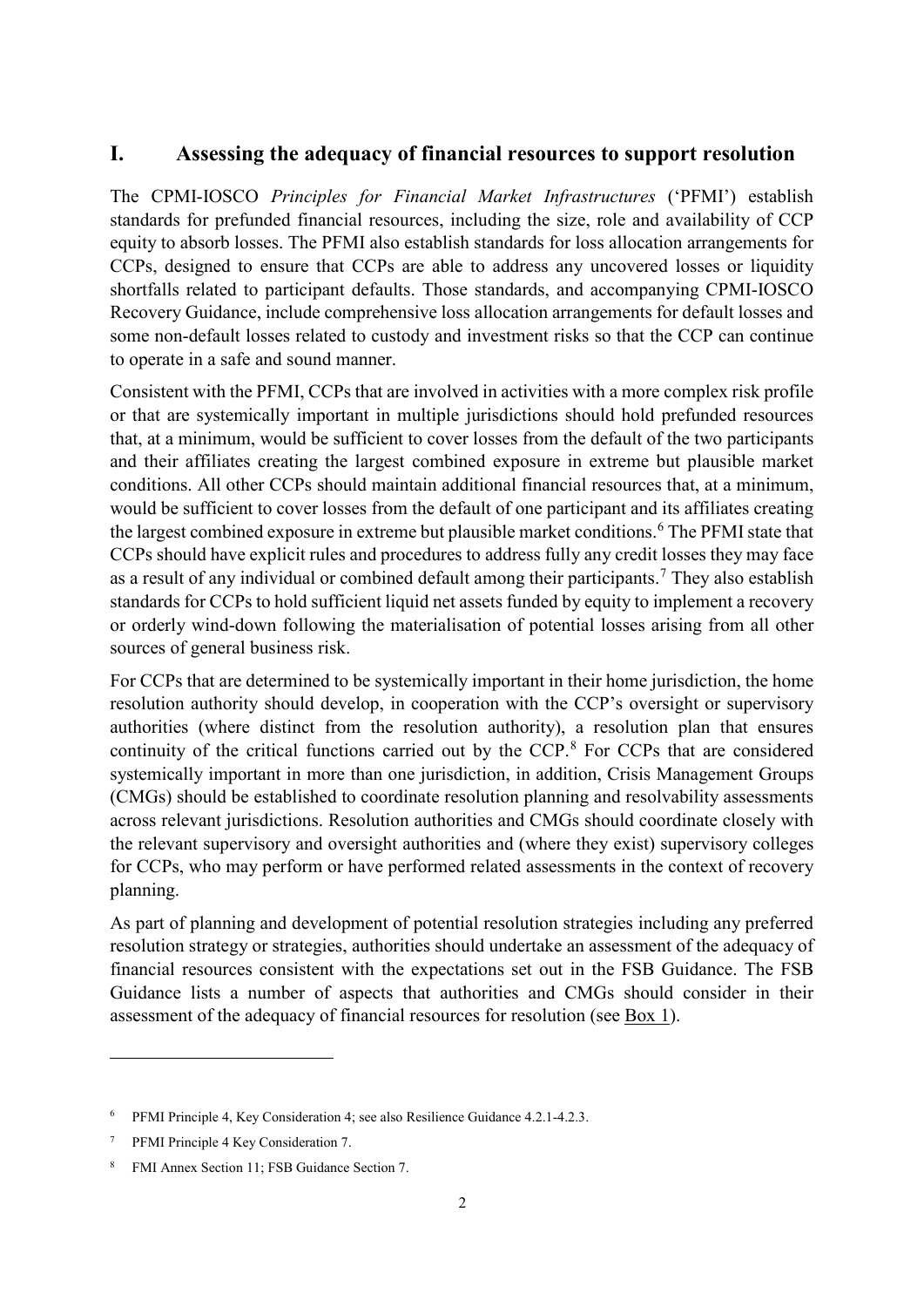#### <span id="page-9-0"></span>**Box 1: Excerpts from the FSB Guidance**

**Appropriately prudent assumptions about the financial resources that may be required to achieve the resolution objectives (Section 6):** "As part of resolution planning, the resolution authority should make appropriately prudent assumptions about the financial resources that may be required to achieve the resolution objectives and the resources that it expects to remain available under the CCP's rules and arrangements at the time of entry into resolution to: (i) address uncovered losses; (ii) replenish resources in line with regulatory requirements within an appropriate timeframe; (iii) meet costs associated with maintaining and operating the critical functions of the CCP until exit from resolution, including the costs for critical dependencies such as service-level agreements, third-party service providers, or other key dependencies; and (iv) meet temporary liquidity needs."

**Regular assessments as part of resolution planning (Section 6.1):** "As part of resolution planning, the resolution authority should assess regularly what financial resources and tools can reasonably be expected to be available to it under the resolution regime and the CCP's rules and arrangements at the time of entry into resolution, and whether those resources would be sufficient to achieve the resolution objectives in the case of both default and non-default losses."

**Assessments of resources for default loss scenarios (Section 6.2):** "For default losses, the resolution authority should consider the following aspects in its assessment: (i) the risk characteristics, complexity and pricing uncertainties of the products cleared, and the related potential inaccuracy in initial and variation margin calculations; (ii) the size, structure and liquidity of the underlying market in stressed conditions; (iii) the number of clearing member defaults that would be covered by available prefunded and committed resources under extreme but plausible conditions; (iv) the availability, and potential impact on affected participants, of tools such as partial tear up and variation margin gains haircutting; and (v) the credibility of unfunded arrangements in meeting the CCP's potential needs."

**Assessments of resources for all types of loss (Section 6.3):** "[F]or all types of loss, the resolution authority should assess the substitutability of the CCP in the markets it serves, the credibility of any additional arrangements, such as insurance agreements or parental guarantees, that may be available to address uncovered credit losses."

**Resolvability assessments and addressing impediments to resolvability (Section 8):** "The oversight, supervisory or resolution authorities for CCPs should [...] be able to require the CCP to arrange for additional financial resources if that would be deemed necessary to achieve effective resolution. […] As part of the resolvability assessments, resolution authorities should, in coordination with the CCP's oversight or supervisory authorities, carry out periodic crisis management exercises and assess the adequacy of financial resources and of any funding arrangements and accordingly adopt measures to improve the resolvability of the CCP and adjust the resolution plans, where necessary."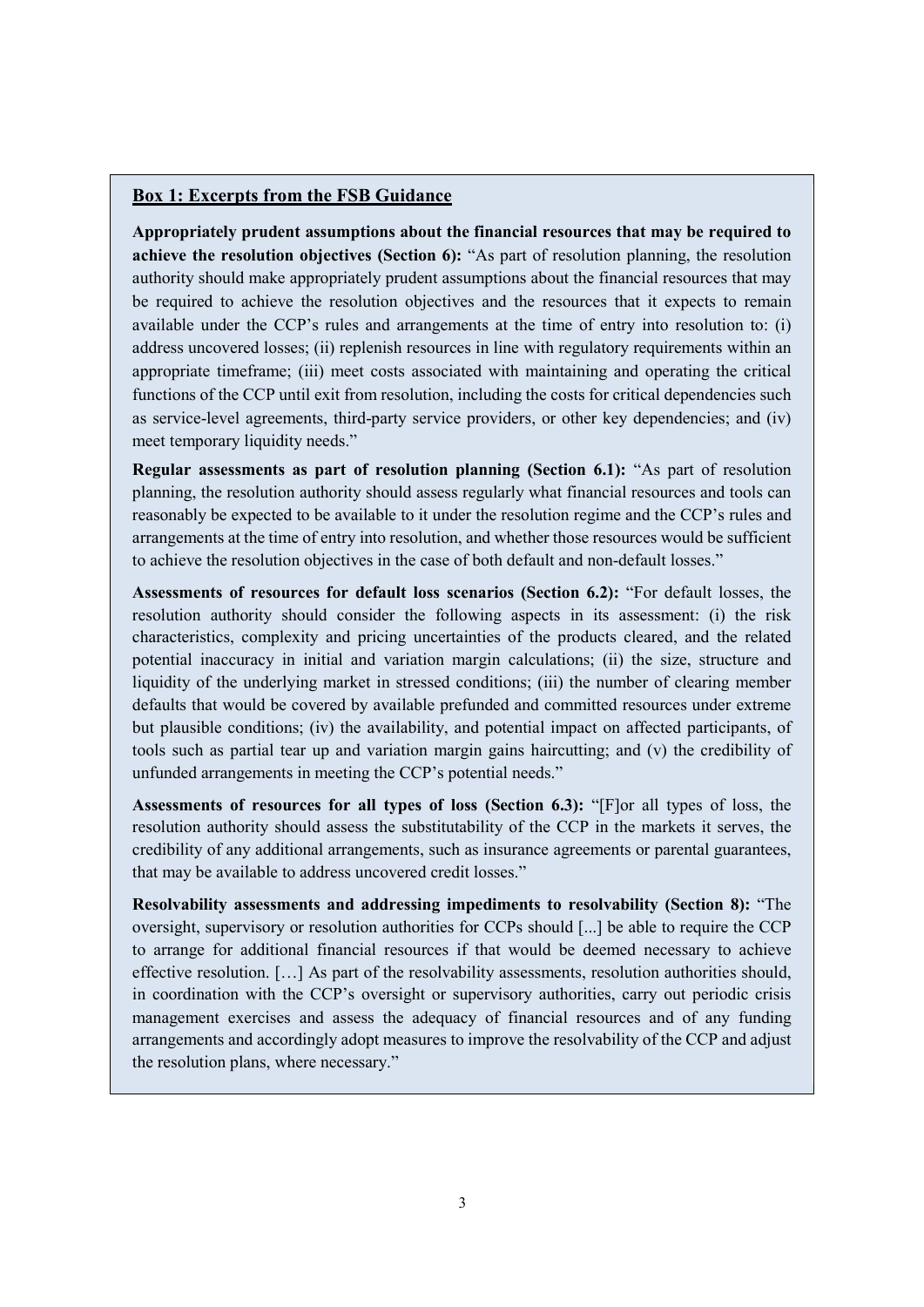This discussion paper outlines a suggested five-step process that could be used by relevant authorities to assess the adequacy of financial resources. The process, which is consistent with the expectations set out in the FSB Guidance, would involve:

- First, an identification and analysis of hypothetical default and non-default loss scenarios that may lead to resolution  $(A<sub>z</sub>)$ ;
- Second, a qualitative and quantitative assessment of existing resources and tools available in light of these scenarios when applied in resolution (B.);
- Third, an analysis of potential resolution costs  $(C)$ ;
- Fourth, comparison of existing tools and resources to full resolution costs and identification of any gaps (D.); and
- Fifth, a consideration of the availability, costs and benefits of different means of addressing any gaps identified in Step 4 (E.).

There are a range of factors and circumstances arising from the nature and specific features of a particular CCP and the products it clears that may affect the design of a resolution strategy and resolution plan. Authorities would need to take these into account in carrying out the fivestep assessment process. For example:

- **Profile of participants including non-member clients/end users of a CCP.** Tools that allocate losses to a CCP's participants (whether clearing members or clients/end users) may, depending on the size and distribution of losses and particular use of a tool, adversely affect financial stability and result in reputational damage to the CCP (and in some cases, the market(s) cleared). Given the likely elevated price volatility in the event of member failure (including bigger variation margin flows), the impact will be difficult to predict. In addition, the fact that many CCPs or authorities may not know the identity and distribution of end user clients, potential impacts of the use of such loss and position allocation tools would likely be even more difficult to predict than for tools that allocate losses only to clearing members.
- **Type of CCP (e.g. cash equity CCP, derivatives CCP).** The product types cleared by a CCP affect its operations and may also affect recovery and resolution options. For example, cash equity CCPs generally clear trades executed on exchanges or other trading platforms. Also, these products generally have shorter settlement cycles and involve the exchange of a financial instrument for cash, rather than the exchange of payments inherent in most derivatives transactions. As a result, ongoing variation margin is typically exchanged for derivatives products, but not exchanged for cash equities, though some cash equity CCPs may call collateral/mark-to-market margin in certain circumstances. In the event of a member default, a derivatives CCP may conduct an auction of the defaulting member's open positions in order to return to a matched book. A cash equity CCP generally would attempt to liquidate equities received in settlement or held as collateral/margin from the defaulter and obtain additional financial resources from that liquidation. Because there are typically no variation margin gains or losses for cash equity products, gains-based haircutting is not applicable to these types of CCPs. Such CCPs may allocate any remaining losses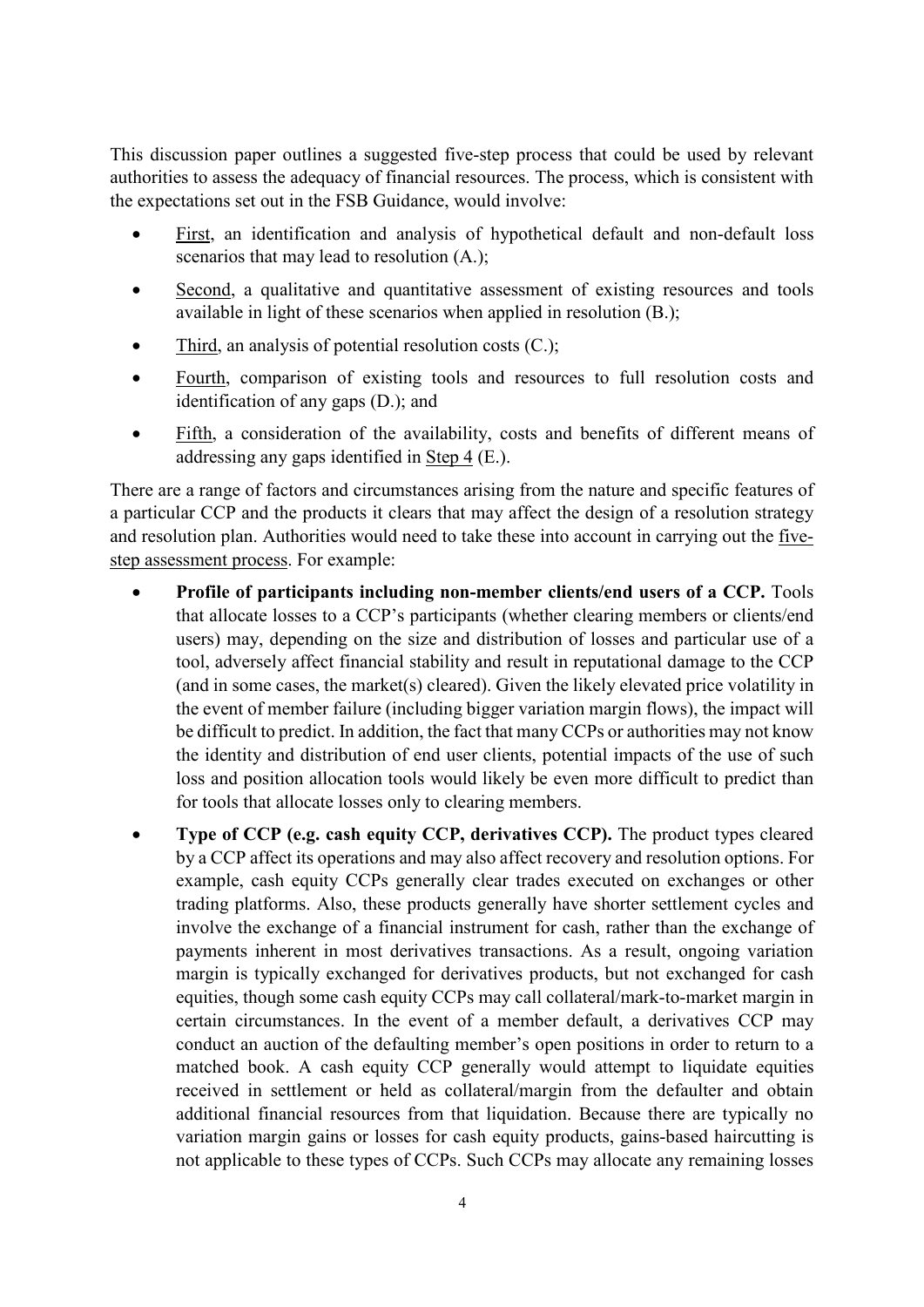to clearing members primarily via assessment calls, or may have other rules based arrangements for dealing with a shortfall.

- **Multi-service CCPs.** Issues regarding timeliness and/or reliability of recovery tools for one service line could spill over and affect other service lines due to, for example, common membership, a default fund supporting multiple service lines or crossmargining where this is permitted. In addition, if there were concentration of collateral, liquidation of collateral caused by problems in one service line could depress collateral values in the market and lead to additional margin calls in other services lines, putting further financial stress on clearing members and other market participants.
- **CCP services involving physical settlement.** In the case where a CCP undertakes to guarantee physical settlement (e.g. commodities), the CCP's recovery options may be more constrained than for other products because there may be fewer clearing members who have the necessary regulatory approvals and ability to manage positions in physically deliverable contracts. This could mean a smaller pool of potential buyers to restore a matched book.
- **CCPs with interoperability arrangements.** There could be increased contagion risk among linked FMIs. For example, depending on the terms of the interoperability arrangement, a CCP may need to participate in or be affected by the recovery process of a linked FMI.

## <span id="page-11-0"></span>**A. Step 1: Identifying hypothetical default and non-default loss resolution scenarios**

An analysis of hypothetical scenarios in which recovery may not succeed should cover both **default loss scenarios** (1.) and **non-default loss scenarios** (2.). A key underlying assumption for the scenario analysis is that resolution would occur if a CCP's functions are determined to be systemically important and that recovery of critical functions or an orderly wind-down (that is, the effective termination of a CCP's functions) could not be achieved, and/or that execution of recovery or wind-down would likely compromise financial stability. The circumstances leading to a CCP resolution are likely to be beyond the extreme but plausible market conditions for which a CCP should hold sufficient prefunded financial resources. These circumstances should nevertheless be considered as part of resolution planning.

#### **1. Hypothetical default loss scenarios**

CCPs should have in place comprehensive loss allocation arrangements consistent with the PFMI and the expectations set out in the CPMI-IOSCO Recovery Guidance. However, the existence of these standards does not remove the possibility that these arrangements could fail, leading to resolution. In particular, the following non-exhaustive hypothetical default loss scenarios may be relevant: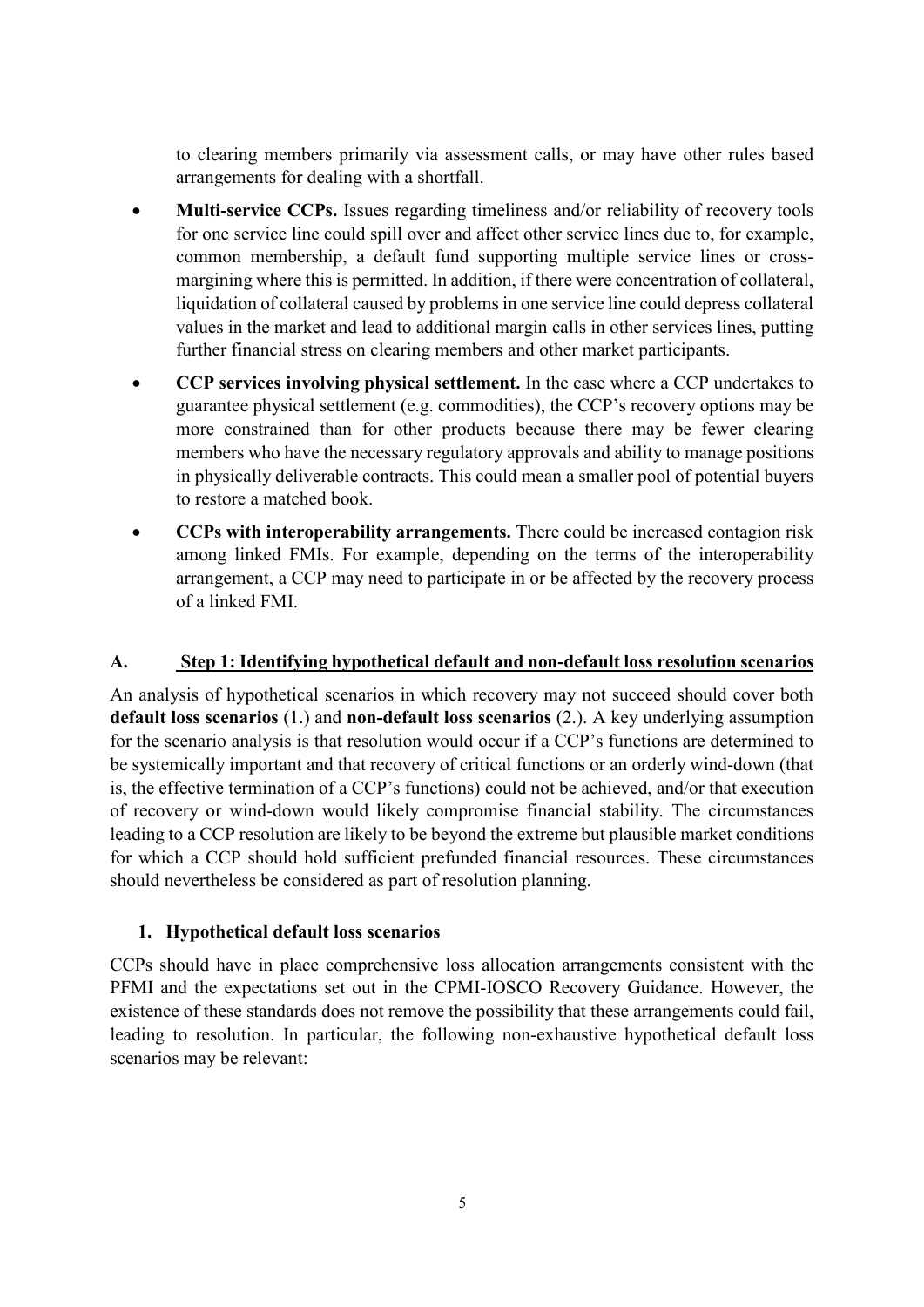- **(i) The CCP has not established resources and tools called for by existing CPMI-IOSCO standards.** Notwithstanding the standards of the PFMI,<sup>[9](#page-12-0)</sup> it is possible that a CCP has not established loss allocation arrangements that fully address any uncovered credit losses or liquidity shortfalls and, therefore, recovery resources and tools are insufficient to absorb losses and replenish financial resources to minimum regulatory requirements. This design and regulatory compliance issue should be addressed ex ante during business as usual as part of supervision and oversight.
- **(ii) The CCP's loss allocation arrangements set out in the recovery plan do not operate as intended, so that the resources are not in fact available or the tools are not able to be used at the time of recovery.** This could be, for example, because the CCP's loss allocation arrangements are found to be legally unenforceable (despite the standards of PFMI 1 (legal risk)) or are subject to operational or governance mechanisms that prevent or slow their use making them ineffective in the specific circumstances.
- **(iii) Multiple clearing members do not meet their obligations under the CCP's recovery actions.** Some clearing members may stop honouring variation margin payments on an ongoing basis or may not meet cash calls, for loss allocation and/or replenishment of financial resources, provided for in the CCP's rules. While comprehensive recovery arrangements would permit the CCP to address these circumstances, such as putting non-performing members into default, their execution may present a threat to financial stability and/or indicate a loss of market confidence.

The CCP's rules and arrangements should provide strong incentives for clearing members to perform on their obligations as well as setting out how losses should be allocated in case of non-performance, such as through the CCP's right to call a default on non-performing members and use the defaulting member's resources to meet obligations. But if that group of non-performing clearing members is sufficiently large or if the failure to meet obligations leads to or represents a loss in confidence in the CCP by the broader market participants, the CCP may be unable to continue operations.[10](#page-12-1)

Supervisory authorities for clearing members (in the case of clearing members that are regulated entities) have a role in ensuring that clearing members are at all times able

<span id="page-12-0"></span><sup>9</sup> Implementation of the PFMI is monitored regularly by CPMI-IOSCO. For example, see CPMI-IOSCO, *Implementation monitoring of PFMI: Fifth update to Level 1 assessment report*, July 2018 [\(www.bis.org/cpmi/publ/d179.htm](http://www.bis.org/cpmi/publ/d179.htm) and [www.iosco.org/library/pubdocs/pdf/IOSCOPD605.pdf\)](http://www.iosco.org/library/pubdocs/pdf/IOSCOPD605.pdf) and CPMI-IOSCO, *Implementation monitoring of PFMI: followup Level 3 assessment of CCPs' recovery planning, coverage of financial resources and liquidity stress testing*, May 2018 [\(www.bis.org/cpmi/publ/d177.htm](http://www.bis.org/cpmi/publ/d177.htm) and [www.iosco.org/library/pubdocs/pdf/IOSCOPD601.pdf\)](http://www.iosco.org/library/pubdocs/pdf/IOSCOPD601.pdf).

<span id="page-12-1"></span><sup>&</sup>lt;sup>10</sup> While the PFMI call for an FMI to "establish rules and procedures that address fully any credit losses it may face," the standard with respect to replenishment is different: The FMI's "rules and procedures should also indicate the FMI's process to replenish any financial resources that the FMI may employ during a stress event, so that the FMI can continue to operate in a safe and sound manner." The PFMI do not call for comprehensive arrangements for guaranteeing replenishment of resources needed to continue operations.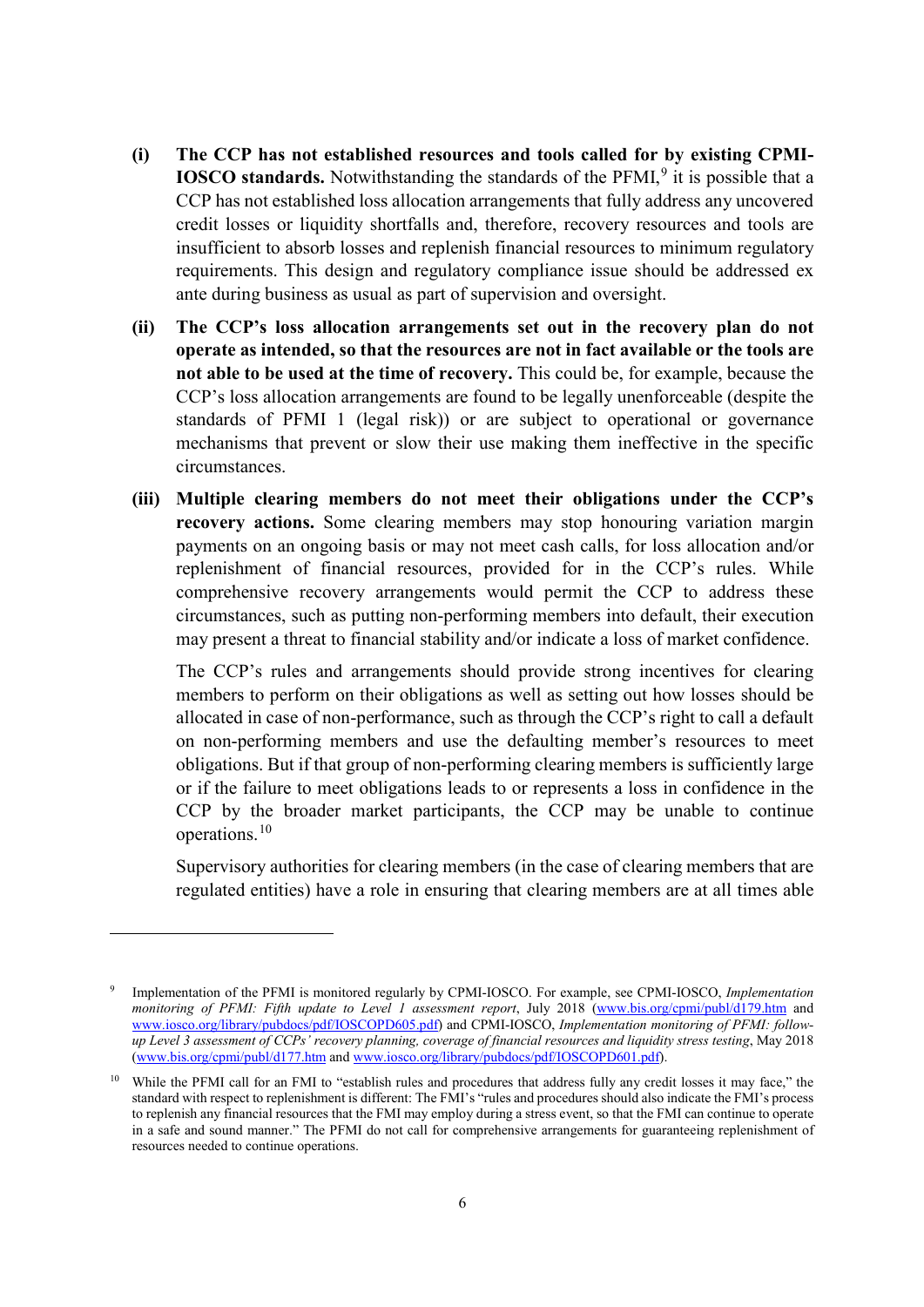to measure, manage and control their exposures to CCPs and can meet their obligations towards the CCP. In addition, Principle 23 of the PFMI and the CPMI-IOSCO Recovery Guidance state that CCPs should provide sufficient information to enable participants to have an accurate understanding of the risks, fees, and other material costs they incur by participating in the CCP, and tools should be transparent and designed to help CCP participants to measure, manage and control their potential losses and liquidity shortfalls and their exposures to CCPs.

**(iv) The CCP's recovery plan is consistent with the PFMI but the relevant authorities[11](#page-13-0) determine that resolution should be initiated before some of the arrangements or tools under the CCP's recovery plan are applied, because their application could threaten financial stability and/or the continuity of critical functions in the prevailing market conditions.** For example, there may be concerns if the continuation of the recovery actions risks increasing the likelihood of needing to place additional clearing members into default or haircut positions to an extent that could compromise financial stability through negative contagion effects.

#### **2. Hypothetical non-default loss scenarios**

For non-default losses, the PFMI state that CCPs should hold financial resources against general business and operational risks. Under the PFMI, a CCP should hold sufficient liquid net assets funded by equity to implement its recovery or orderly wind-down plan. The amount of liquid net assets should be determined by the general business risk profile and the length of time required to achieve a recovery or orderly wind-down of critical services. Specifically, they state such liquid net assets should be equal to, at a minimum, six months of current operating expenses.[12](#page-13-1) The PFMI and the CPMI-IOSCO Recovery Guidance also address comprehensive loss allocation for custody and investment losses, but not for other non-default losses. Accordingly, CCP equity would need to absorb any unallocated loss arising from the materialisation of general business risk. See below for examples of different types of nondefault risk that could lead to losses.

- **Investment risks.** Losses on investments of initial margin or default fund assets caused by e.g. the failure of an investment counterparty where such losses are not fully allocated to members individually by contract or generally by CCP rules. Also, losses could occur from the investment of a CCP's own capital (both, 'skin-in-the-game' (SITG) and other equity).
- **Failure of a custodian bank, settlement platform, payment bank or concentration bank.** This could result in a lack of timely access for the CCP to its assets, inability to transform margin or investments held as securities into cash, or loss of deposit balances

<span id="page-13-0"></span><sup>&</sup>lt;sup>11</sup> Relevant authorities may include resolution authorities, supervisory and oversight authorities, other CMG members and other authorities with broader financial stability responsibilities.

<span id="page-13-1"></span><sup>12</sup> PFMI, Principle 15.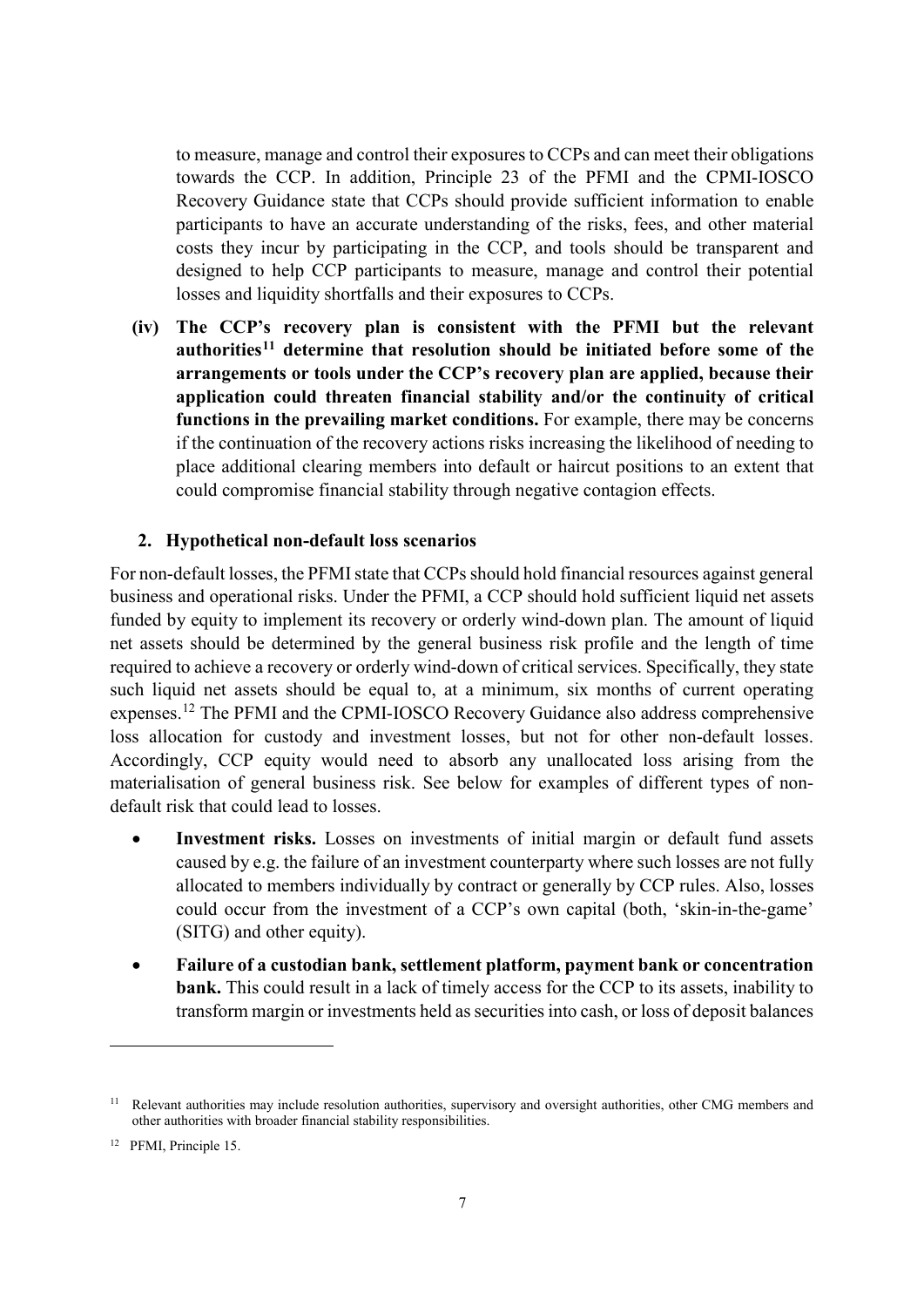held with a failed bank and leaving the CCP as an unsecured creditor. This could cause liquidity or solvency issues, depending on the nature or consequences of the failure and the time taken to regain access to the assets.<sup>[13](#page-14-0)</sup>

- **Operational risk events.** Financial losses could result from a range of operational failures, such as human error (e.g. incorrect booking of investment trades), IT failures (e.g. corrupted transaction data due to system bugs or malicious insiders or outsiders), fraud, or a cyber-attack leading to theft of assets.
- **Legal risks.** Adverse legal action or judgement leading to losses or significant uncertainty for the CCP, or other unanticipated legal risk crystallising. This could lead to, for example, the CCP being unable to enforce its rulebook, or take actions in jurisdictions other than its country of incorporation.
- **Non-performance of vendors or service providers.** These could cause liquidity or operational problems that might generate losses for a CCP depending on the service provided, for example if the CCP relies on a service provider for IT support for its risk models.

Consistent with the PFMI, CCPs should address these risks in business as usual, for example by limiting credit and liquidity risks in the investment of assets, using central bank deposit or liquidity facilities, using custody and settlement services provided by a (PFMI-compliant) central securities depository, or obtaining insurance against certain types of non-default losses.

However, a CCP's recovery plan may not be sufficient to cover fully potential non-default losses and resolution may be called for. Possible but non-exhaustive scenarios in which resolution may be called for are:

- **(i) The CCP does not meet existing CPMI-IOSCO standards, or does not have sufficient financial resources to cover non-default losses.** The loss is larger than the amount of capital and contingent resources (e.g. insurance, parental guarantees) available to the CCP to cover it or, where the rulebook also provides that losses are borne by the CCP's clearing members, the aggregate amount is insufficient to cover the loss and/or to replenish capital back to the minimum levels necessary to continue operating. Where related to a design and/or regulatory compliance issue, the situation should be addressed ex ante during business as usual as part of supervision and oversight.
- **(ii) The CCP's loss allocation arrangements, where they exist, address (specific) nondefault losses in a comprehensive manner but do not operate as intended, so that the resources are unavailable or cannot be replenished or the tools are not able to be used at the time of recovery.** For example, this could be because the CCP's loss allocation arrangements are found to be legally unenforceable or are subject to

<span id="page-14-0"></span><sup>&</sup>lt;sup>13</sup> Some CCPs allocate certain custodial losses to clearing members; this would mitigate the credit risk but not the liquidity risk associated with this scenario.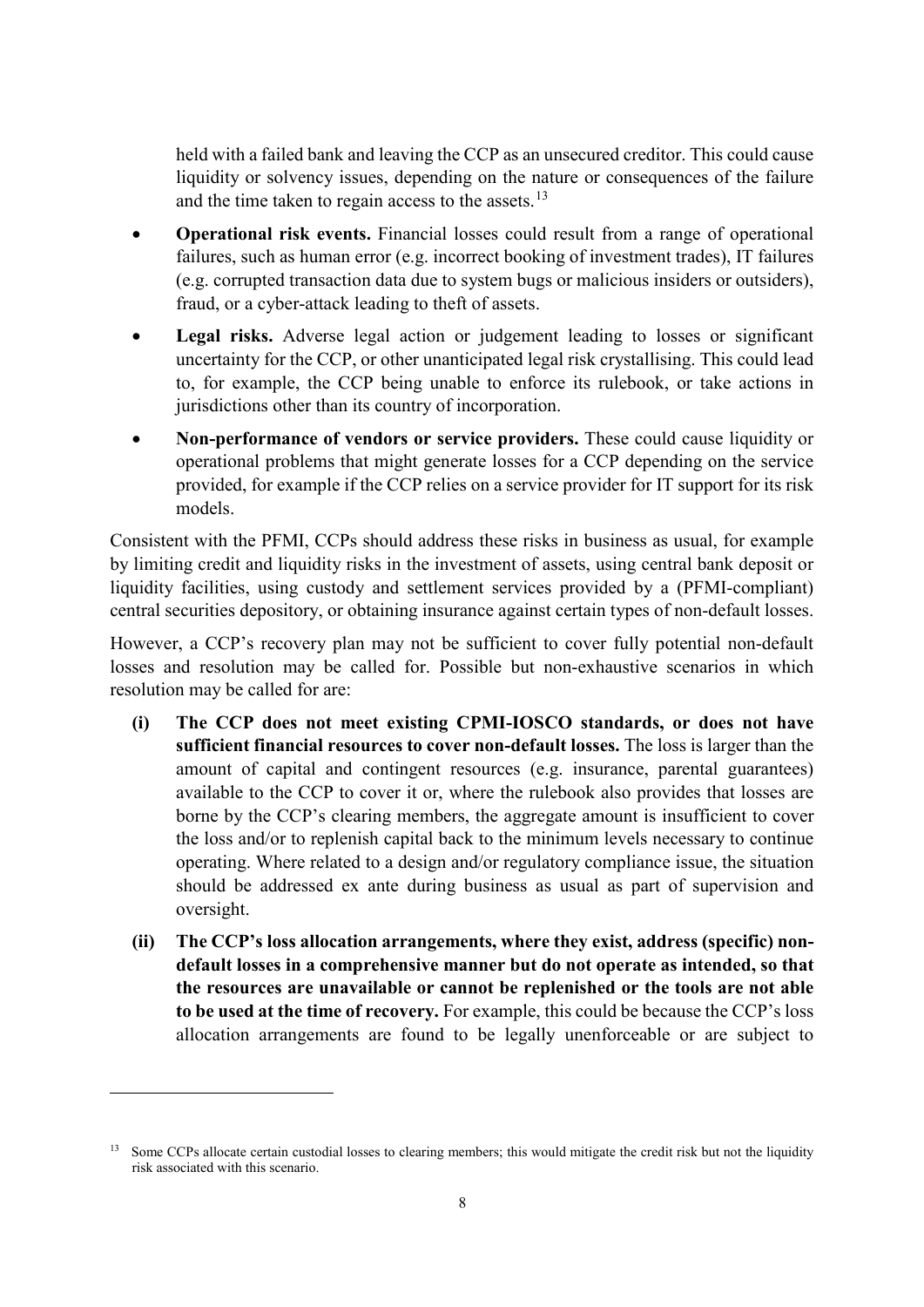operational or governance mechanisms that make them ineffective in the specific circumstances. Insurance coverage may be in place but not available when needed.

**(iii) The CCP's clearing members and/or shareholders do not meet their obligations or do not support the CCP's recovery actions.** Clearing members may not meet any applicable loss allocation or replenishment obligations (where they exist). The CCP's rules and arrangements should provide strong incentives for clearing members to perform their obligations as well as setting out how losses should be allocated in case of non-performance, such as through the CCP's right to call a default on nonperforming members and use that member's resources to meet obligations.

Shareholders (or the CCP's parent, where applicable) may not cover CCP non-default losses (including where there is a contractual commitment, parental guarantee, etc. to provide financial resources) which are not allocated elsewhere and/or are unwilling to recapitalise the CCP.

**(iv) The CCP's recovery or wind-down arrangements are consistent with the PFMI but the relevant authorities determine that resolution should be initiated before some of the arrangements or plans are applied, because their application could threaten financial stability and/or the continuity of critical functions in the prevailing market conditions.** For example, wind-down may not be an option for a CCP that provides critical services for which substitutes are not readily available.

#### <span id="page-15-0"></span>**B. Step 2: Evaluating existing tools and resources for resolution**

An evaluation of existing recovery and resolution tools and resources, against potential resolution strategies, could include consideration of:

- (i) design issues such as legal constraints, operational caps and limitations of resolution authority powers;
- (ii) execution risks, such as the risk that a resource or tool cannot be implemented or enforced in the way intended, or cannot be applied in a timely manner. This can include consideration of the steps that need to be taken to ensure that clearing participants (and their supervisors) understand and are prepared to bear the implications of the use of all the tools in the CCP's rulebook and the resolution framework;
- (iii) financial stability implications of using available resources and tools;
- (iv) 'no creditor worse off than in liquidation' (NCWOL) implications and the potential for compensation claims;
- (v) the potential impact on stakeholder (including clearing member) incentives to support recovery or resolution; and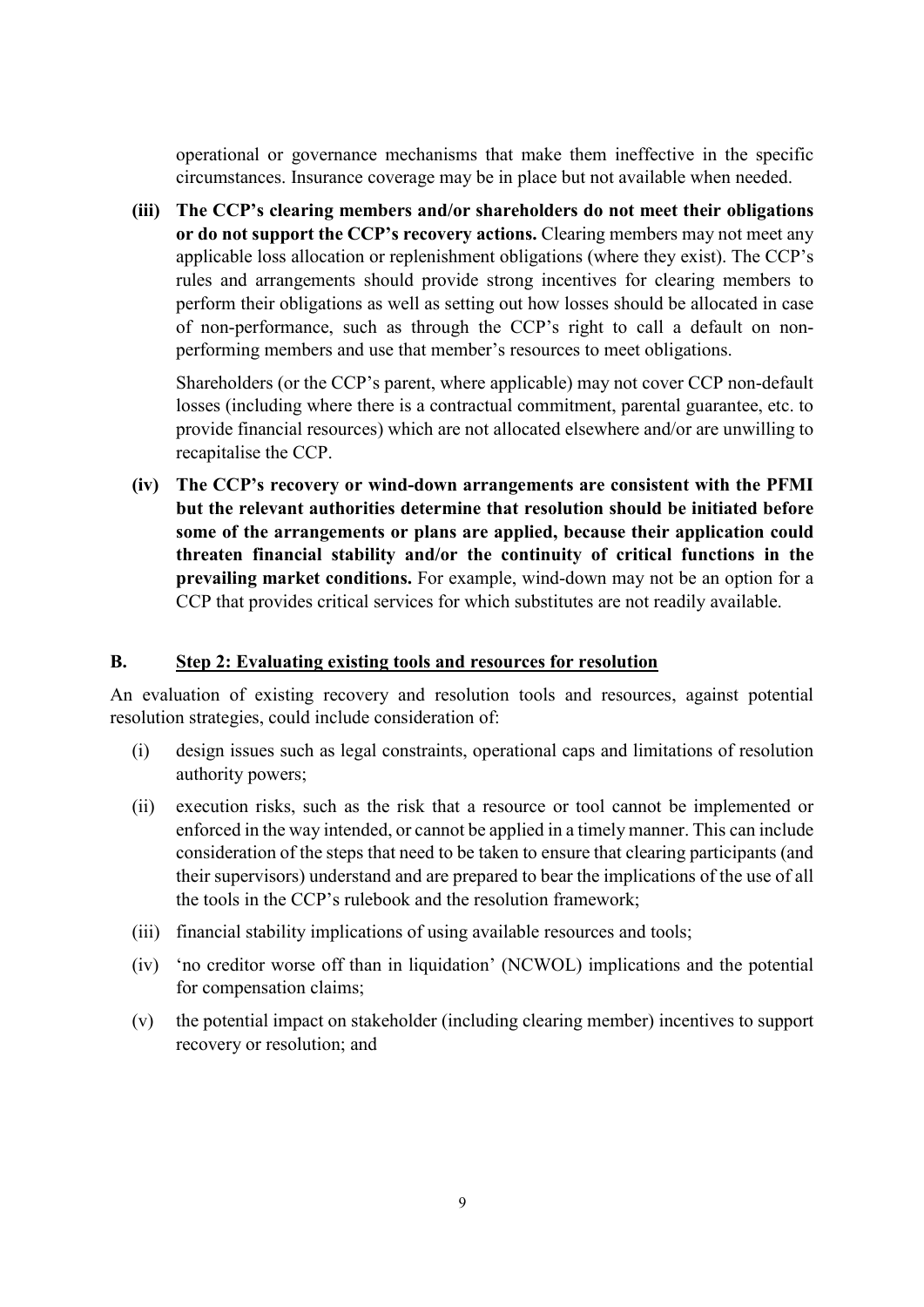(vi) the feasibility and credibility<sup>[14](#page-16-0)</sup> of achieving the resolution objective of maintaining continuity of critical functions as laid out below for default loss scenarios (1.) and nondefault loss scenarios (2.).

The evaluation should involve both qualitative and quantitative analyses. However, any quantitative analysis by authorities to assess and size available resources for resolution purposes should be combined with an assessment, in coordination with the CCP's supervisor, of whether individual CCPs have fully implemented the tools and resources called for by existing resilience and recovery standards.[15](#page-16-1) Going forward, quantitative analyses of available financial resources could be informed by supervisory stress-testing for extreme market scenarios.

#### **1. Default loss scenarios**

For default loss scenarios, key areas for consideration in the qualitative and quantitative assessment of a CCP's resources and tools (in addition to those described in section 6 of the FSB Guidance) could include the following:

#### *Cash calls*

-

- understanding how cash calls work under the CCP's rules, including when and how they can be used, and the governance processes around the use of cash calls;
- constraints on their use in accordance with the CCP rules, e.g. caps on size of calls and numbers of calls per default or across multiple defaults within a prescribed period;
- performance risk, e.g. members failing to meet calls (and mitigants against nonperformance), risks to timely performance due to governance requirements, rights to legal review or challenge etc.;
- potential financial stability impacts, including the likelihood and impact of concurrent cash calls by multiple CCPs that could be affected by the same, or simultaneous, event(s).

## *Variation margin gains haircutting (VMGH)*

- understanding how VMGH works under the CCP's rules, including when and how VMGH can be used, and the governance processes around the use of VMGH;
- constraints on its use in accordance with the CCP's rules e.g. how VMGH is calculated over sequential settlement cycles, applicable caps or limits on the time period and number of cycles in which a CCP may perform VMGH, etc.;

<span id="page-16-0"></span><sup>&</sup>lt;sup>14</sup> A financial institution is "resolvable" if it is feasible and credible for the resolution authorities to resolve it in a way that protects systemically important functions without severe systemic disruption and without exposing taxpayers to loss. For resolution to be feasible, the authorities should have the necessary legal powers - and the practical capacity to apply them - to ensure the continuity of functions critical to the economy. For resolution to be credible, the application of those resolution tools should not itself give rise to unacceptably adverse broader consequences for the financial system and the real economy. See FSB Key Attributes, Annex I-3: Resolvability Assessments.

<span id="page-16-1"></span><sup>&</sup>lt;sup>15</sup> To the extent a CCP has not fully implemented the tools and resources called for by existing standards, the relevant supervisory/oversight authorities should address the situation during business as usual as a high priority.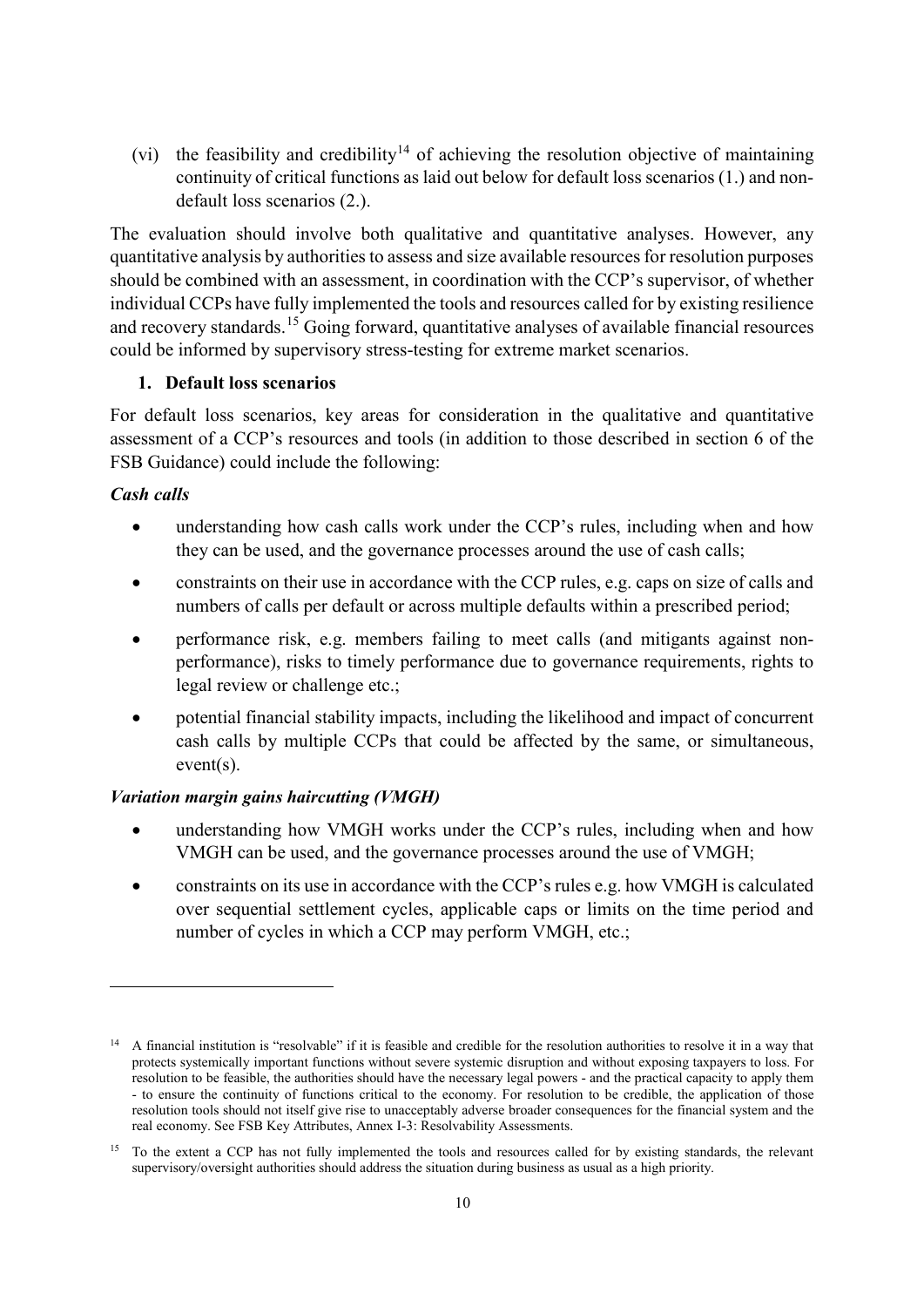• potential market and financial stability impacts e.g. particular impact on participants including members or clients with directional positions; size of daily VM gains and losses in 'normal' vs 'extreme' (and beyond 'extreme but plausible') market conditions.

#### *Full tear up, partial tear up or other position allocation/matched book tools*

- understanding how tools to return the CCP to a matched book work under the CCP's rules (such as auctions or tear up of contracts), including when and how those tools would be used and the governance processes around the use of such tools;
- constraints on the use of matched book tools in accordance with the CCP's rules, including the timing, scope, price of tear up;
- understanding the potential impact of the use of these tools on continuity of critical functions, on netting sets, and on linked FMIs.

## *CCP equity*

- understanding the availability of predefined and prefunded financial resources provided by the CCP to absorb losses as part of the default waterfall (SITG), and when it can be used;
- understanding the availability of any additional loss absorbing equity beyond SITG (including from the CCP's parent), the amount of such additional loss absorbing equity, and how it can be used to cover losses;
- where relevant, whether the parent (or other affiliated entity) or shareholders have a legal commitment e.g. a contractual agreement to provide, or would be likely to voluntarily contribute, further resources to cover losses or replenish equity (including SITG) and the amount of any such potential resources.

## *Replenishment of minimum resources*

- arrangements by which the default fund, SITG and other minimum resources required for continued authorisation would be replenished, including the viability and reliability of such arrangements;
- any potential constraints with respect to replenishment of minimum resources (e.g. caps on the amounts, frequency or timing of replenishment).

## *Statutory powers of the Resolution Authority*

- any statutory powers or resources that are available to the resolution authority to allocate losses and, where applicable, fund resolution costs and the means of funding those, e.g. additional cash calls or rounds of VMGH (including quantified amounts);
- conditions governing the use of such powers and the interaction of statutory powers with the rulebook;
- NCWOL implications with respect to the use of such statutory powers.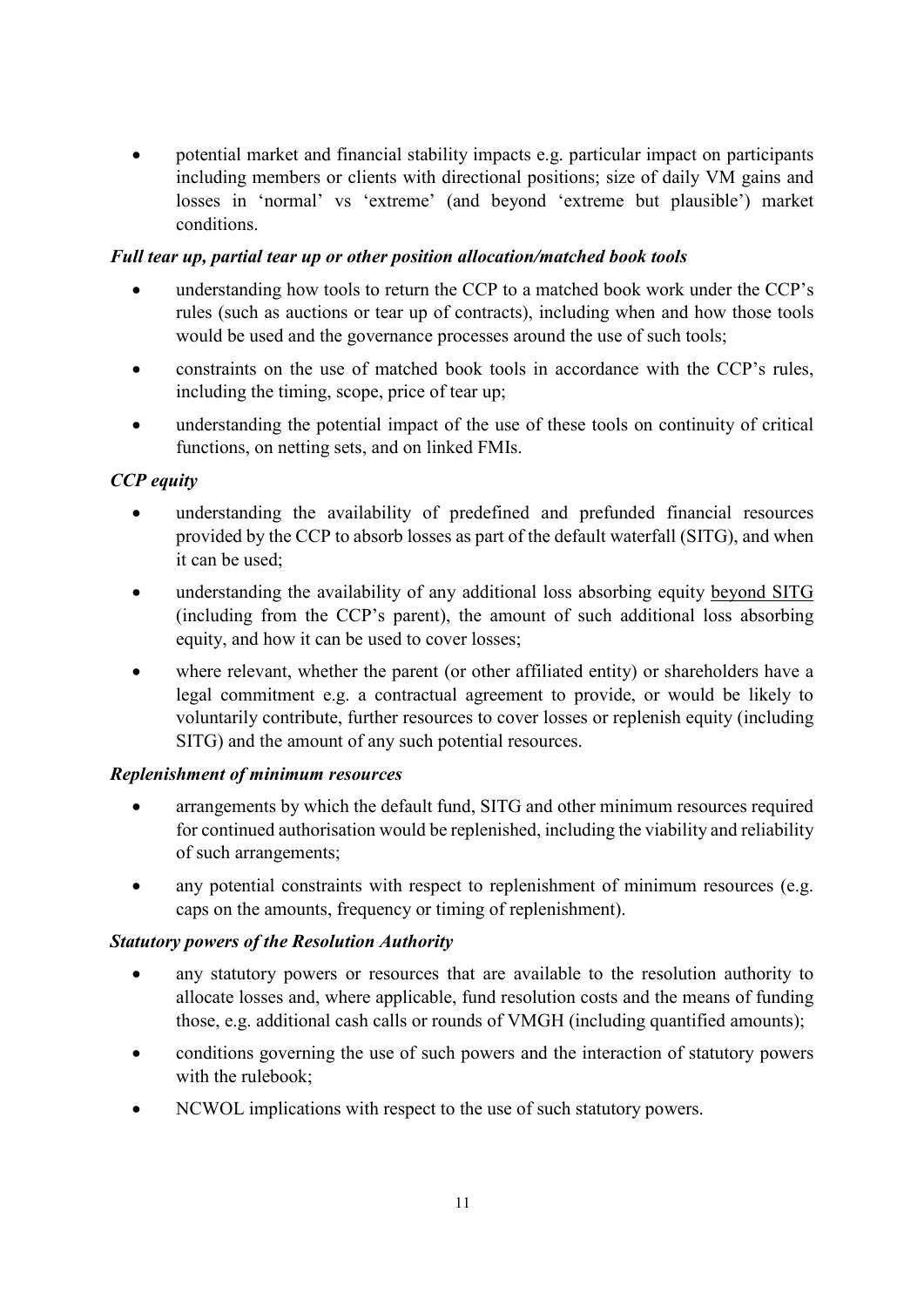## **2. Non-Default loss scenarios**

For non-default loss scenarios, key areas for consideration in the qualitative and quantitative assessment of a CCP's tools and resources (in addition to those described in section 6 of the FSB Guidance) could include the following:

## *Availability and effectiveness of insurance coverage and other third party resources in resolution*

- analysis of the types of non-default risks covered under applicable insurance policies or other third-party resources and the likelihood of a CCP's non-default loss resulting from a risk that falls outside such coverage;
- limitations on the use of insurance, e.g. the CCP's ability to absorb deductible and coinsurance amounts, the financial limits of such coverage and the likelihood of losses in excess of such limits, and the CCP's ability to absorb such excess losses;
- performance risk including timing mismatches, i.e. legal or operational processes that could prevent or slow timely access to the resources; when would funds be needed, when would funds from insurance be available, and will the CCP be able to fund the difference?

## *CCP equity*

- the amount of CCP equity, or other resources on the balance sheet of the CCP, available to cover non-default losses of different types, and how it compares to the potential loss amount (or the amount in excess of that able to be allocated to members, where relevant);
- the amount and enforceability of other committed resources in the form of guarantees or other commitments to provide loss absorbing equity or funds for recapitalisation;
- the CCP's shareholders (or other group entities) providing additional loss absorbing equity in excess of that provided for in the rulebook or other arrangements e.g. additional contribution from current or new shareholders. As part of this, possibility that funds may not be provided given uncertainty about the size of losses and the risk that additional losses may crystallise over time e.g. due to ongoing litigation.

## *Allocation of losses to participants*

- the scope and terms of any contractual arrangements for allocating non-default losses to participants (including clearing members);
- financial caps and legal or operational constraints on use of loss allocation to participants for non-default losses in CCP rules, and how any cap compares to possible loss amount;
- performance risk, i.e. members failing to meet calls, and mitigants;
- potential impact on affected participants and the extent to which this could raise financial stability concerns.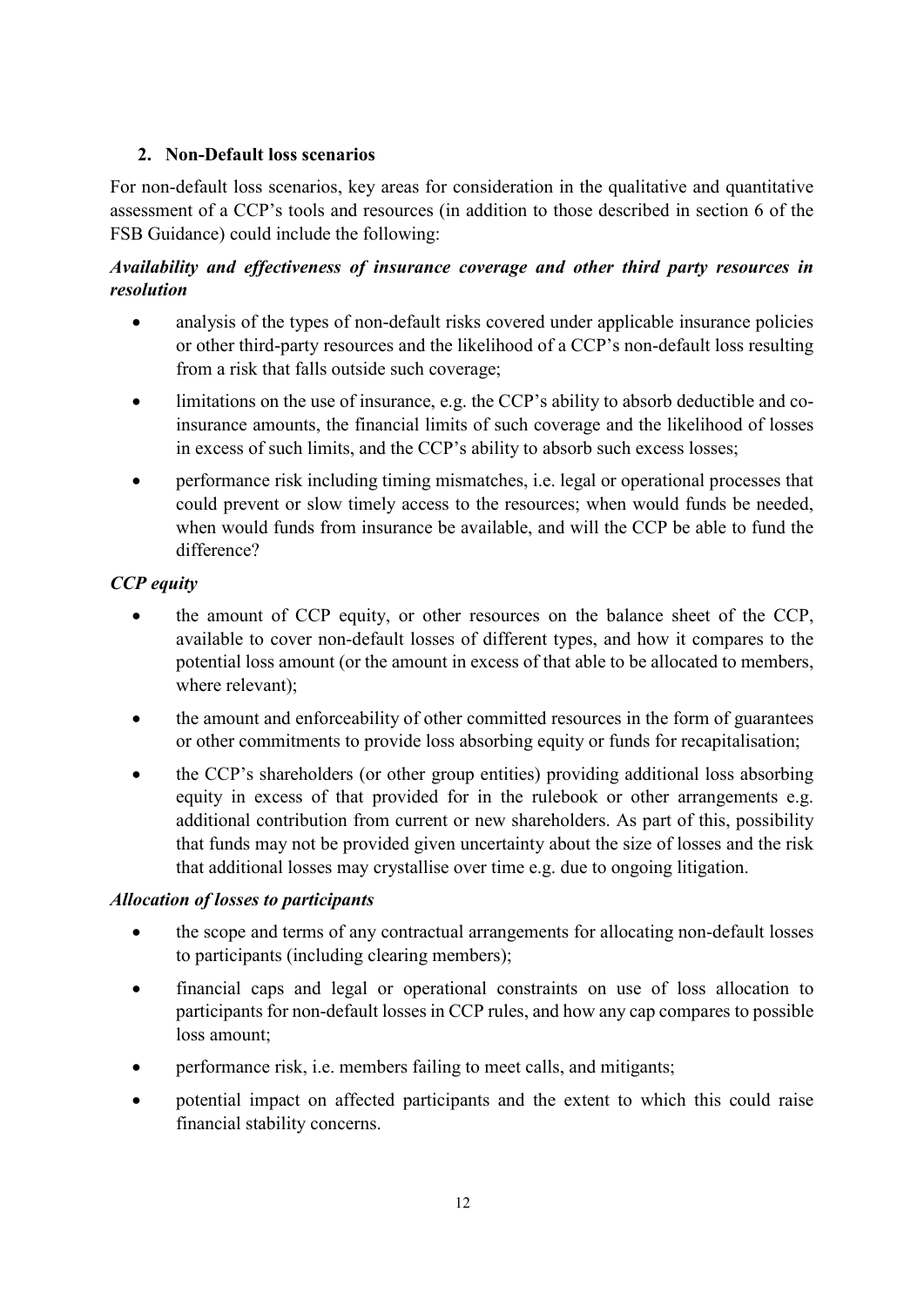## *Allocation of losses to creditors in resolution*

- the extent of the legal powers of the resolution authority to impose losses on creditors of the CCP and, separately, to convert liabilities into equity in order to recapitalise the CCP;
- the insolvency hierarchy of the CCP's creditors and identification of any types of creditor that it may be difficult to apply losses to without risk to the resolution objectives;
- NCWOL considerations and possibility that there may be challenges if losses are not allocated equally to creditors ranking pari passu with others.

## *Statutory powers of the Resolution Authority*

- any statutory powers available to the resolution authority to allocate losses, e.g. equity write down/write off, ability to enforce recapitalisation, additional cash calls on clearing members, collect insurance proceeds, or seek restitution from the CCP's shareholders, affiliates, management or control persons;
- conditions governing use of such powers and the interaction of statutory powers with the rulebook;
- NCWOL implications with respect to the use of such statutory powers.

## <span id="page-19-0"></span>**C. Step 3: Analysing full resolution costs**

For the default and non-default scenarios identified in Step 1, authorities and CMGs need to assess the different types of costs that could arise in the resolution of a CCP. These include (i) the amount of losses of the CCP and the costs of replenishing its financial resources and (ii) operational costs that may be incurred by the resolution authority, including its own additional costs (e.g. legal and accounting fees) and costs of maintaining the continuity of critical functions of a CCP.

In addition to the losses of the CCP and the costs of replenishing its financial resources, resolution costs may include the costs of supporting the operational continuity of the CCP's critical functions, possibly for several weeks or months, while authorities implement the resolution strategy and until the CCP can exit from resolution, as well as various operational expenses such as hiring a resolution manager and extraordinary legal or accounting costs. Even following exit from resolution, there may be residual costs faced by authorities, for example associated with potential NCWOL compensation claims.

Considerations for relevant authorities and CMGs when conducting a qualitative and quantitative assessment of resolution costs could include the following:

- the potential size of full resolution costs associated with the potential resolution strategy or strategies and how these should be estimated;
- how these costs might vary depending on (i) the degree to which the CCP's recovery has been implemented and (ii) the chosen resolution strategy;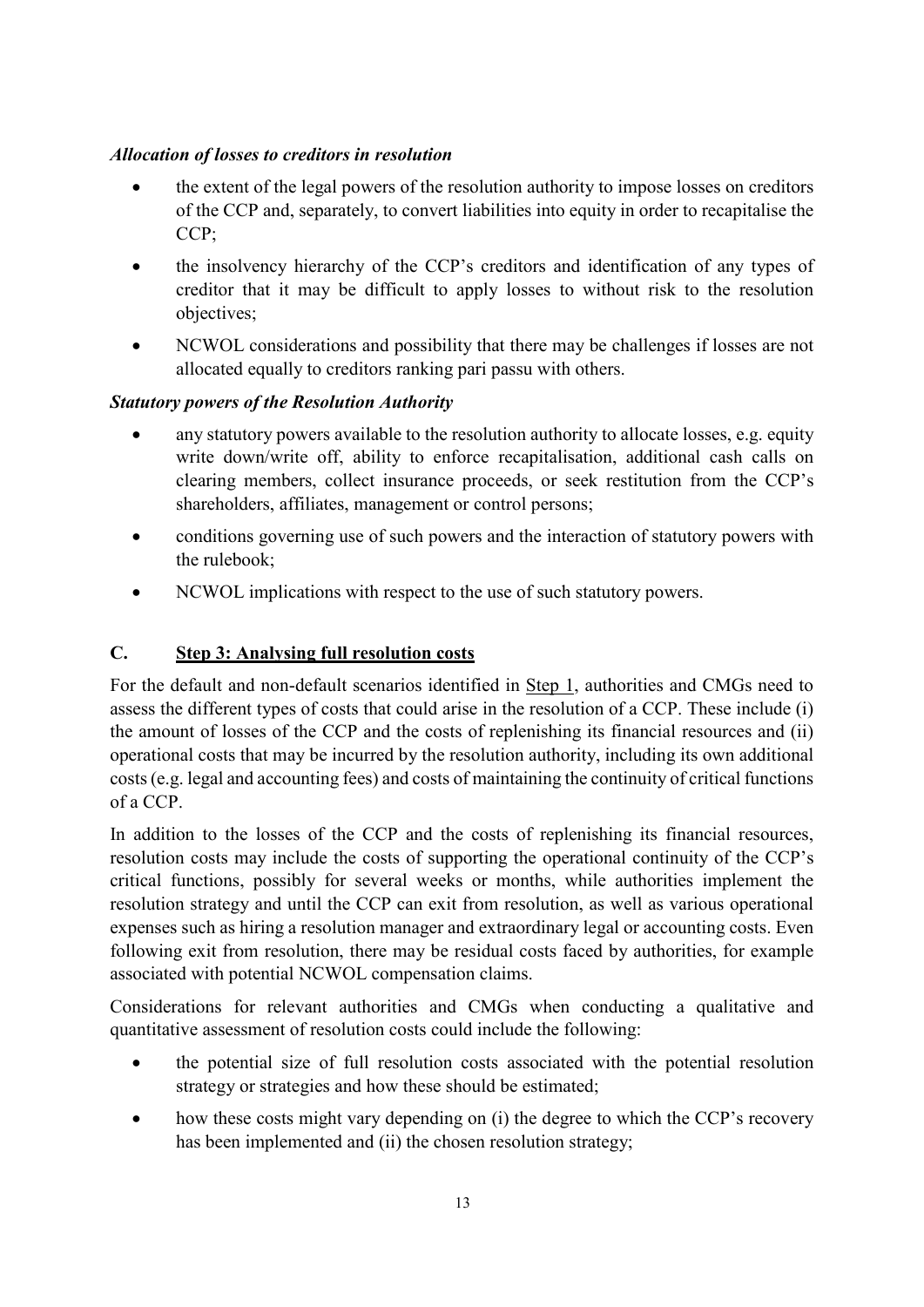- over what time frame resolution costs that might be incurred in the short term and longer term would likely need to be met;
- who incurs the costs and who would be expected to bear the different types of cost, and whether and from whom these may be ultimately recoverable.

## <span id="page-20-0"></span>**D. Step 4: Comparing existing tools and resources to resolution costs and identification of any gaps**

After evaluating the resolution cost analysis of Step 3, relevant authorities and CMGs need to compare them to existing tools and resources in Step 2 in order to identify any potential shortfalls or gaps. This may include considering whether existing tools and resources are sufficient to cover the type of cost they are intended for; whether resources could be used to cover other types of cost; and whether there are any types of cost that are not covered by existing tools and resources. In doing this, relevant authorities and CMGs may need to consider:

- the availability of existing tools and financial resources and amounts based on the analysis set out in Step 2 considering the point in time (e.g. stage in recovery at which resolution might be triggered) at which the resources would be required to cover the different types of resolution costs;
- the time horizon over which resolution costs would need to be met and over what timeframe the resolution strategy can be financed by the estimated available funding;
- based on the analysis of  $Step 1$ , whether there are extreme cases where the nature and/or size of available financial resources would not be appropriate or sufficient;
- what additional resources needs would arise in the identified cases;
- what additional evidence or analysis would be necessary to determine the amount, if any, of additional financial resource needs.

## <span id="page-20-1"></span>**E. Step 5: Considering the availability, costs and benefits of potential means of addressing gaps**

To the extent any gaps between existing tools and resources and resolution costs are identified in Step 4, relevant authorities may need to consider as part of resolution planning and in accordance with the legal framework of the jurisdiction of the CCP:

- (i) what options exist for addressing any identified gaps (which may include changes to reduce the cost of the resolution strategy, or changes in the resolution strategy itself);
- (ii) whether the composition or size of existing tools or resources may need to change;
- (iii) whether additional tools or resources may be necessary to support resolution, including the availability, costs and benefits of options and their possible implications on incentives;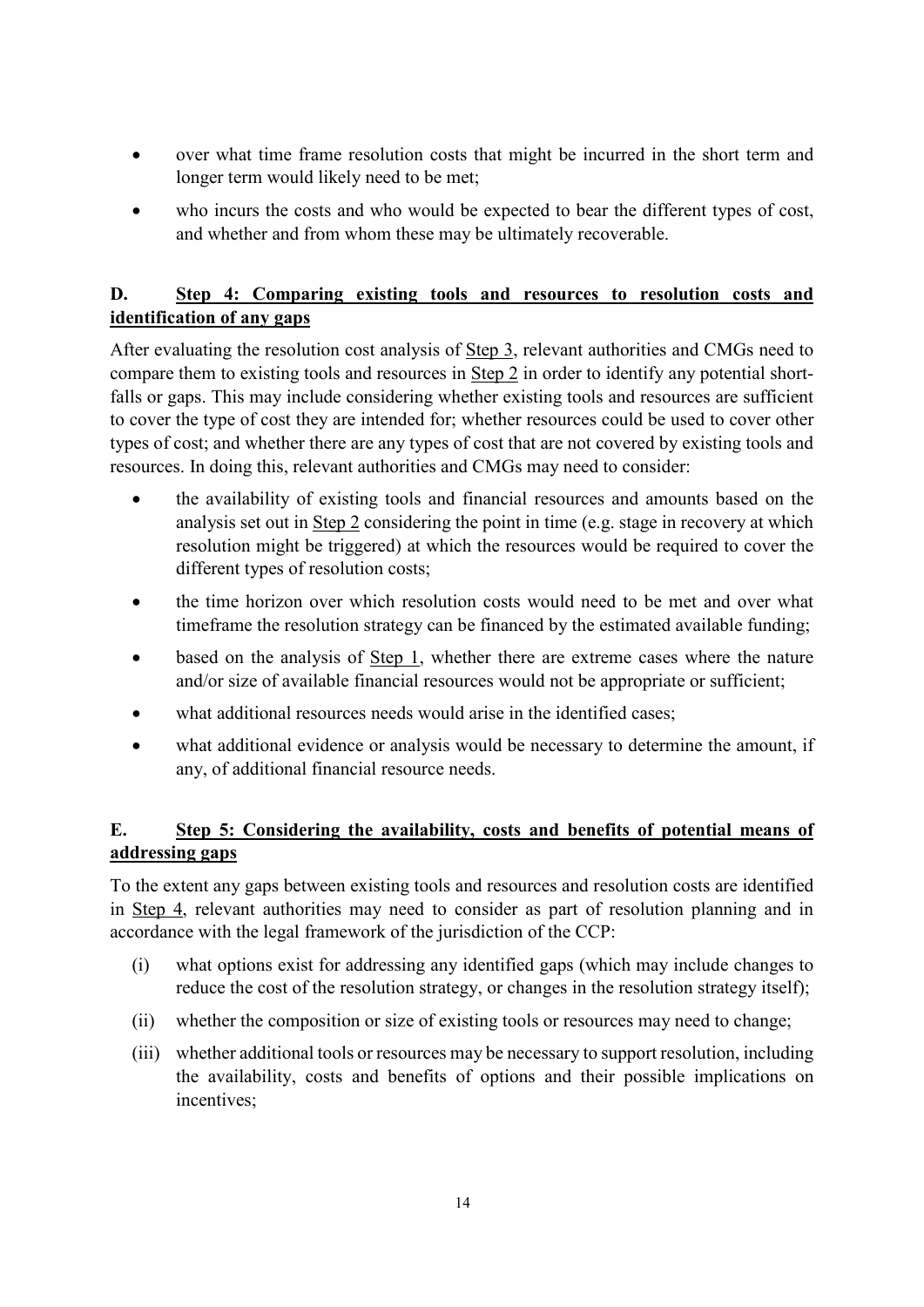(iv) the costs and benefits of each option and their implications for incentives, during business as usual, default management, recovery, and resolution; and any unintended consequences of each option.

Considerations for relevant authorities and CMGs when analysing the adequacy of financial resources or tools, and any implications of requiring additional resources or tools could include the following:

#### *Nature of additional financial resources*

- what would be the nature of the additional financial resources or tools needed to implement potential resolution strategies and address any gaps identified;
- what are possible methodologies for sizing any additional resources needs and demonstrating they are appropriate and proportionate;
- would the additional financial resources or tools be reserved for resolution or would they also be available in recovery;
- how would additional financial resources be funded;
- could the resolution strategy be changed instead/as well to address the identified gap.

#### *Cash calls*

- how can the possibility of additional cash calls reserved for resolution be made transparent to clearing participants;
- what governance or control arrangements should apply;
- how can additional cash calls be sized so that they remain measureable, manageable, and predictable and how can there be assurance that clearing participants are adequately prepared to meet the cash calls;
- should any additional cash calls apply both for loss absorbency and recapitalisation;
- if the resolution authority has the power to issue cash calls other than in accordance with the rulebook; and what would be the NCWOL implications of this.

## *Bail-in/write down powers*

- whether a bail-in power is available to the resolution authority;
- whether bail-in could provide for additional loss absorbing and recapitalisation capacity, and if, so:
	- o whether the resolution authority has the power to write down debt or convert liabilities;
	- o what (if any) liabilities would be available for write-down or bail-in;
	- o what (if any) impediments to the write-down or bail-in of the identified liabilities could arise;
	- o what effects could bail-in have if used for recapitalisation;
	- o what effects bail-in/write-down could have on CCP collateral mix and liquidity.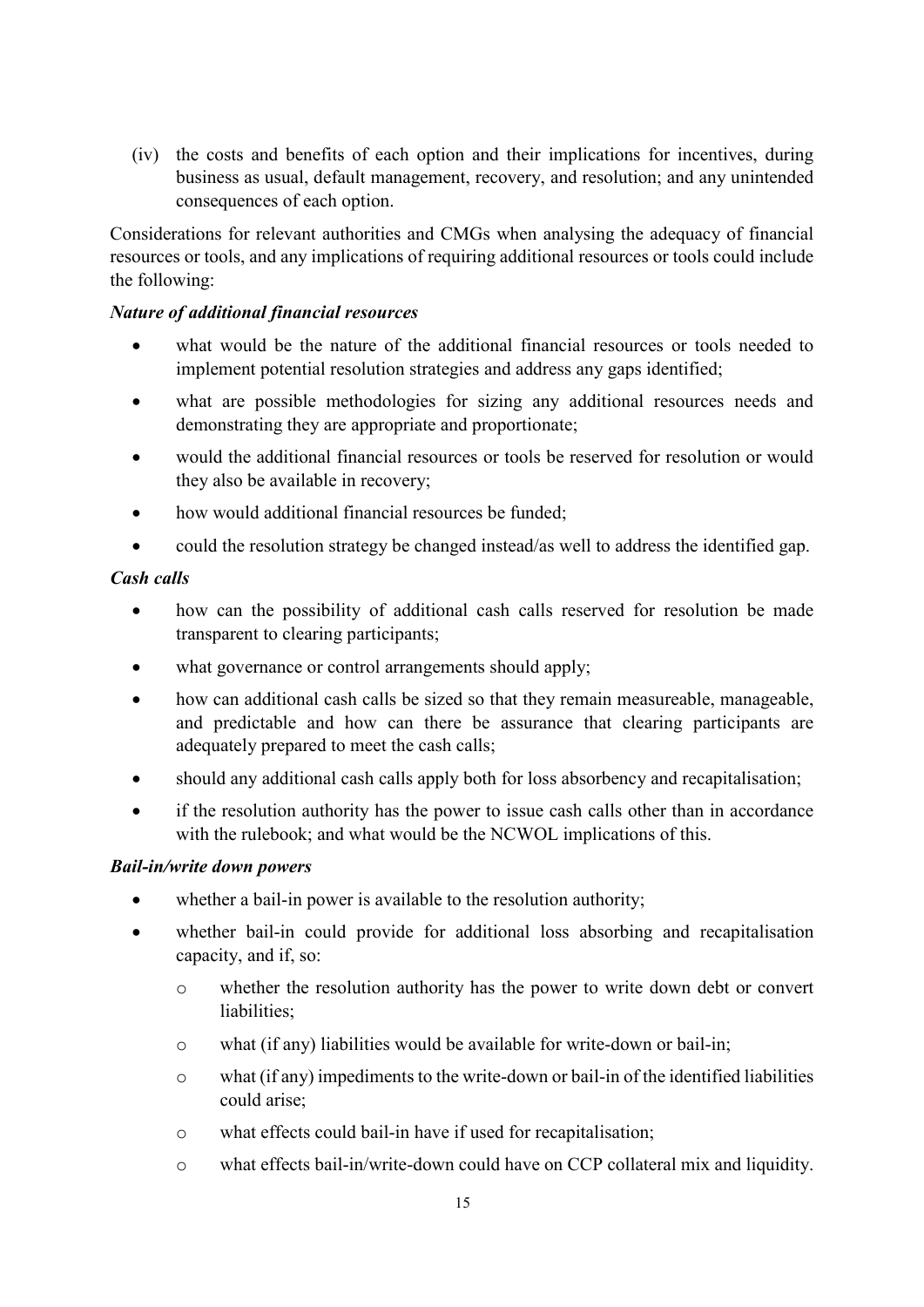would non-bankruptcy remote initial margin be available and would the resolution authority have the power to write it down; and if not would there be potential NCWOL issues.

## *Interaction with recovery and business as usual impact on the CCP*

- how additional financial resource requirements could affect the ongoing business model of the CCP;
- whether additional financial resource requirements could result in increased costs of central clearing (such as through increased charges and fees for clearing members and other users) and be a disincentive to centrally clear;
- whether any additional resources or tools could be available for use only in resolution and under which conditions (e.g. established by law or statute, or foreseen contractually in the rulebook) and, if so,
	- o the impact on incentives for recovery;
	- o the NCWOL implications of reserving financial resources or tools only for resolution compared to recovery, including the risks of the successful compensation claims on the resolution authority or applying them differently in resolution considering the insolvency regime and the treatment of the rulebook in liquidation;
	- o how to mitigate any NCWOL concerns (e.g. whether to reflect the additional tools and resources in the rulebook, if this is an appropriate mitigant);
	- o whether the relevant authorities have powers to effect rulebook changes;
- whether the above analysis affects or changes the potential resolution strategy(s), and if so, how; whether certain resolution strategies might be costlier than others to implement.

## *Other considerations*

- to what extent could the identified additional tools for relevant authorities be helpful in re-establishing a matched book;
- to what extent could the identified additional resources and tools address liquidity needs in resolution.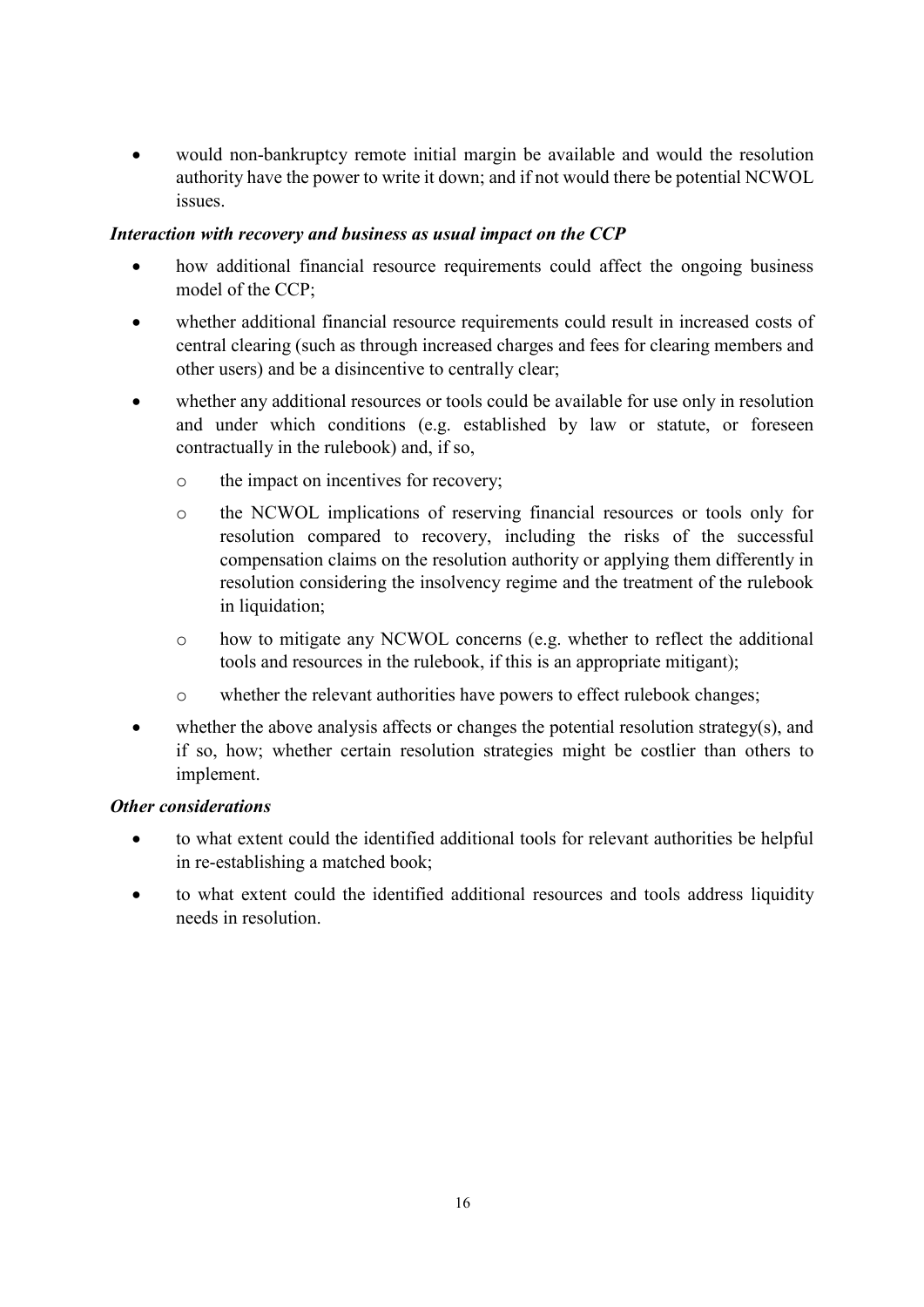## <span id="page-23-0"></span>**II. Treatment of CCP equity in resolution**

One of the objectives of an effective resolution regime consistent with the Key Attributes is to provide mechanisms which make it possible for shareholders and creditors to absorb losses in a manner that respects the hierarchy of claims in liquidation, including that equity should absorb losses first. The FSB adopted sector-specific guidance to the Key Attributes recognising some Key Attributes require further explanation and interpretation to be effectively implemented in a certain sector.[16](#page-23-1) The sector-specific guidance for FMIs in II-Annex 1 supplements the Key Attributes – which apply generally to resolution regimes for all systemically significant or critical financial institutions including FMIs – by indicating how particular Key Attributes, or elements of particular Key Attributes, should be interpreted when applying to resolution regimes for FMIs or specific classes of FMI. [17](#page-23-2)

A key safeguard for creditors in the Key Attributes that requires some interpretation within the context of CCPs is the 'no creditor worse off than in liquidation' ('NCWOL') safeguard. The NCWOL safeguard confers on creditors a right to compensation where the hierarchy of claims in liquidation and the principle of equal (pari passu) treatment of creditors of the same class are not respected in resolution and, as a result, they do not receive what they would have received in a liquidation of the firm under the applicable insolvency regime.

In the context of CCPs, the assessment of whether participants, equity holders, and creditors have been made worse off than in liquidation should assume the full application of the CCP's rules and arrangements for loss allocation.[18](#page-23-3)

For losses from general business risk, the CCP's equity typically bears the losses. For losses from participant default, a CCP should have in place comprehensive loss allocation arrangements consistent with the PFMI so that the CCP can continue to operate in a safe and sound manner and thus <u>avoid</u> liquidation. Typically, these arrangements allocate the majority of the losses to clearing members (and potentially non-member participants). CCPs may also have in place loss allocation arrangements for custody and investment risks, consistent with the CPMI-IOSCO Recovery Guidance.

<span id="page-23-1"></span><sup>16</sup> FSB Key Attributes, Foreword p.2

<span id="page-23-2"></span><sup>&</sup>lt;sup>17</sup> See Key Attributes, Appendix II, Annex 1, Resolution of Financial Market Infrastructures (FMIs) (II-Annex I) (pages 57-58). As stated in II-Annex 1 "This Annex should be read with the Key Attributes, and the guidance on individual KAs should be considered in conjunction with the KA to which it relates. The Annex does not replace the Key Attributes, and there should be no inference that a particular KA or element of a KA does not apply to an FMI simply because there is no supporting provision in this Annex. This Annex should also be read alongside PFMI which require systemically important FMIs to have a comprehensive and effective recovery plan. More specifically, the PFMI require FMIs to establish explicit rules and procedures that address fully any credit losses they may face as a result of any individual or combined default by participants with respect to any of their obligations to the FMI; how potentially uncovered credit losses would be allocated; and how financial resources that the FMI may deploy during a stress event are replenished. The PFMI also require FMIs to establish explicit rules and procedures that enable the FMI to effect same-day, and where appropriate, intra-day and multi-day settlement of payment obligations on time following any individual or combined default among its participants."

<span id="page-23-3"></span><sup>18</sup> Key Attributes, FMI Annex paragraph 6.1; FSB Guidance Section 5.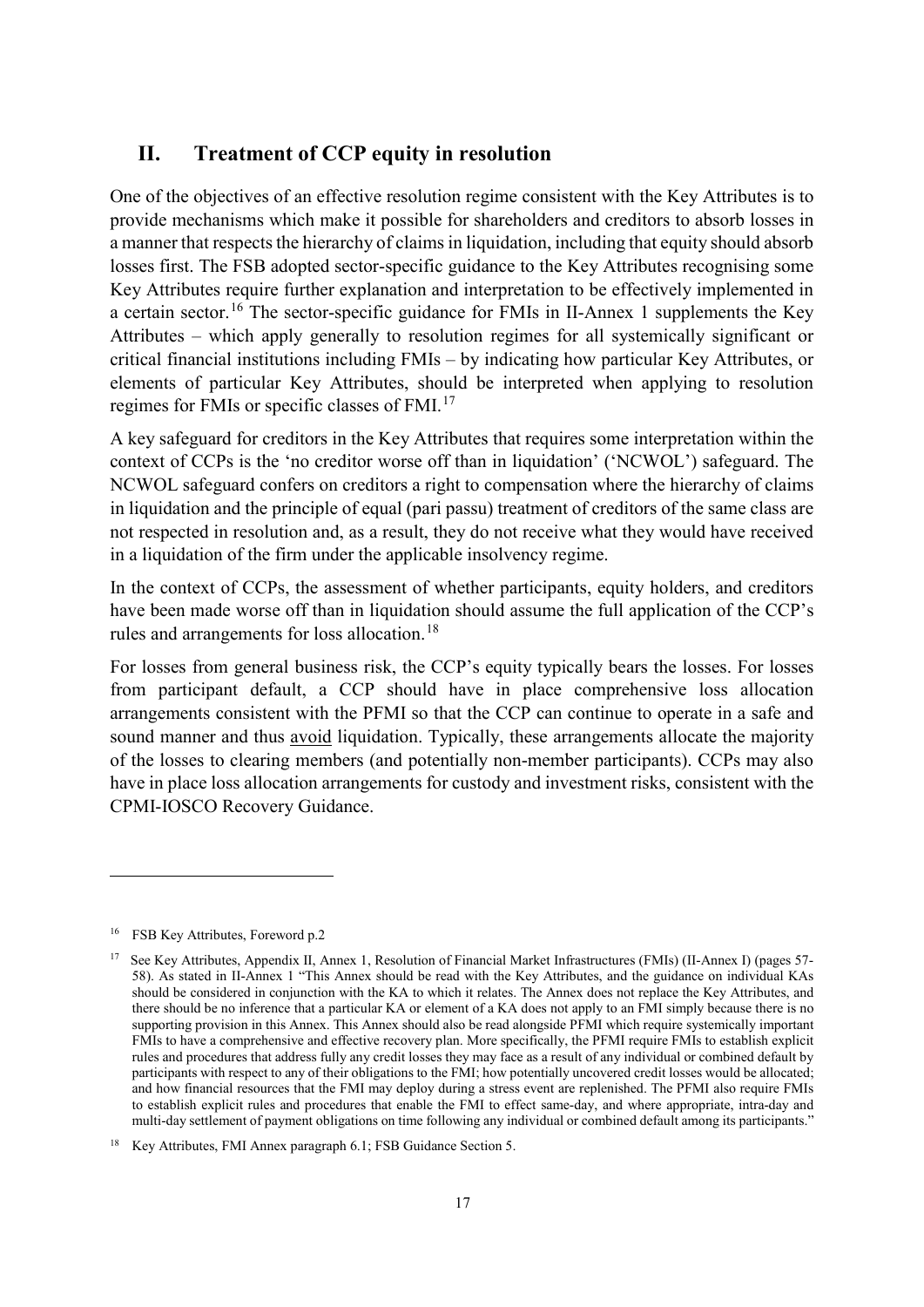In most loss allocation arrangements for default losses, as well as (where arrangements have been put in place) for losses associated with the investment and custody of participant assets, only a portion of a CCP's equity is exposed to loss under the CCP's rules; this is often referred to as "skin in the game" (SITG). SITG is a pre-defined tranche of a CCP's own funds that is typically positioned before additional losses are mutualised or otherwise allocated and, with regard to default losses, after the defaulting member's resources.[19](#page-24-0) Use of SITG to absorb losses reduces the equity of the CCP unless replenished. SITG is not calibrated with a view to constituting a significant amount of loss absorbing resource. Rather, SITG is calibrated to provide confidence in the risk-management incentives of the CCP.[20](#page-24-1)

The interaction of full loss allocation arrangements with the NCWOL safeguard may have the effect of shielding CCP equity from losses in resolution by allocating losses elsewhere. Thus if a resolution takes place, this may imply that, depending on the cause of the loss, equity holders should in fact maintain their equity interest in the CCP or else be compensated in accordance with the NCWOL safeguard should equity bear losses in excess of the amounts defined in the recovery arrangements.

A resolution in which shareholders remain in place might raise concerns about whether such resolution achieves an optimal outcome, and could potentially give rise to moral hazard. If, however, equity were to be exposed to loss in a resolution beyond that which would be exposed in liquidation assuming full application of the CCP's loss allocation rules, NCWOL claims may arise.

In developing resolution plans and strategies, relevant authorities therefore need to understand the creditor hierarchy in liquidation taking into account the CCP rules and arrangements; effects and consequences of losses falling on creditors, equity holders and the CCP's participants; and the implication for the development of an effective resolution strategy taking into account the NCWOL safeguard.

The FSB Guidance sets out general principles regarding the allocation of losses in resolution and NCWOL. See Box 2.

<span id="page-24-0"></span><sup>&</sup>lt;sup>19</sup> There are some examples of other arrangements, such as the CCP's resources being depleted in parallel with the default fund (pari passu), or of a second ('senior') tranche of CCP resources available after using the default fund but before additional tools such as cash calls are exercised.

<span id="page-24-1"></span><sup>&</sup>lt;sup>20</sup> For a CCP that is owned by its members, those member/owners may also absorb further losses beyond SITG in their capacity as members.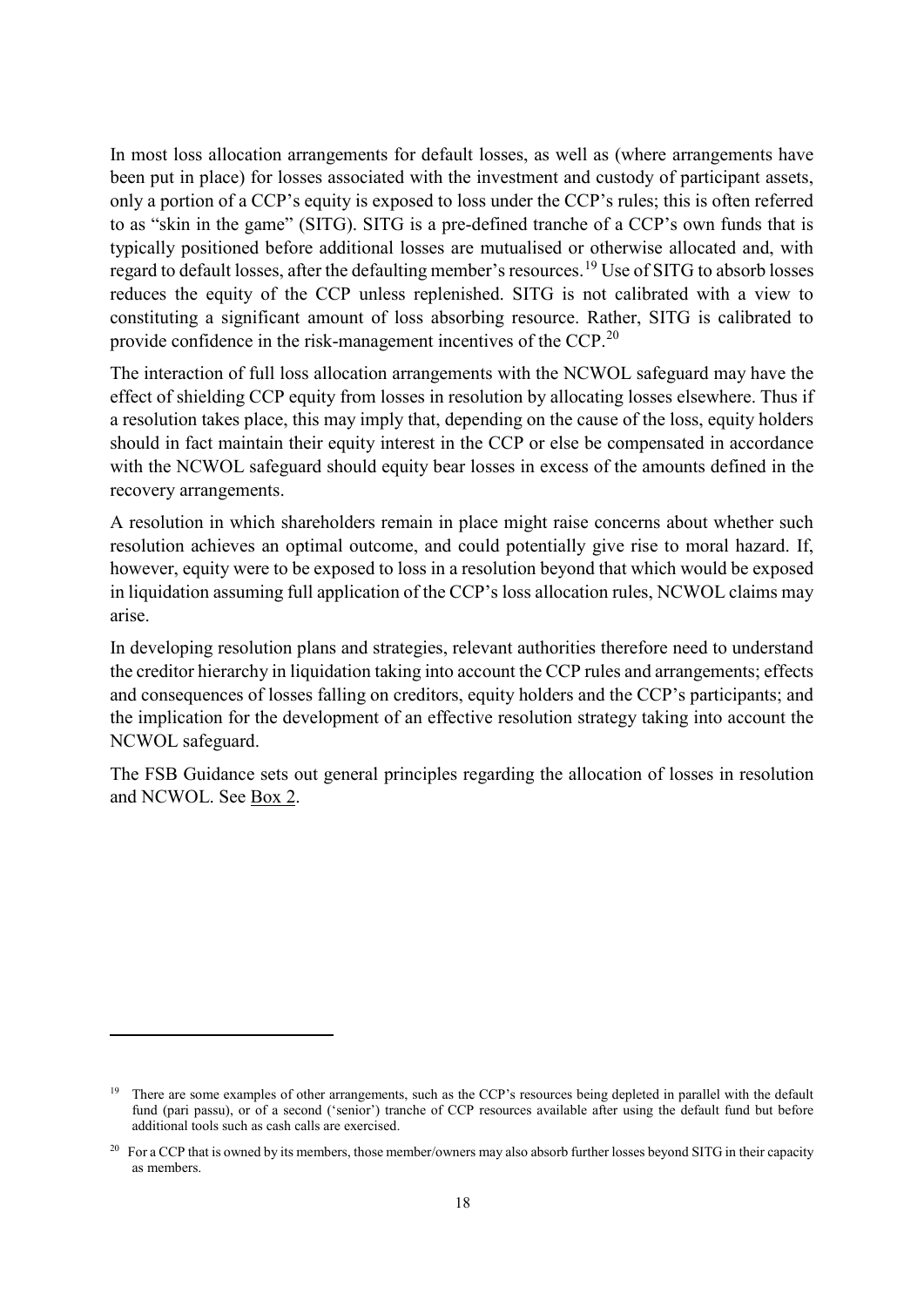#### <span id="page-25-0"></span>**Box 2: Excerpts from the Key Attributes and FSB Guidance (Section 4)**

**Key Attribute 1.2**: "Financial market infrastructures ("FMIs") should be subject to resolution regimes that apply the objectives and provisions of the Key Attributes in a manner as appropriate to FMIs and their critical role in financial markets. The choice of resolution powers should be guided by the need to maintain continuity of critical FMI functions."

**Key Attribute 5.1**: "Resolution powers should be exercised in a way that respects the hierarchy of claims while providing flexibility to depart from the general principle of equal (pari passu) treatment of creditors of the same class, with transparency about the reasons for such departures, if necessary to contain the potential systemic impact of a firm's failure or to maximise the value for the benefit of all creditors as a whole. In particular, equity should absorb losses first, and no loss should be imposed on senior debt holders until subordinated debt (including all regulatory capital instruments) has been written-off entirely (whether or not that loss-absorption through write-down is accompanied by conversion to equity)."

**Key Attribute 5.2**: "Creditors should have a right to compensation where they do not receive at a minimum what they would have received in a liquidation of the firm under the applicable insolvency regime ("no creditor worse off than in liquidation" safeguard)."

**FMI Annex 4.9**: "Subject to the relevant safeguards set out in paragraph 4.11 and in KA 5 (as elaborated in paragraph 6.1) resolution authorities should have powers to:

- (i) enforce any existing and outstanding contractual obligations of the FMI's participants to meet cash calls or make further contributions to a guarantee or default fund, or any other rules and procedures of the FMI for loss allocation (including for the repayment of liquidity providers) where they have not been already applied exhaustively by the FMI prior to the entry of the FMI into resolution;
- (ii) enforce any existing and outstanding obligations of the FMI's participants pursuant to the rules and procedures of the FMI to accept allocations of the positions of a defaulting participant;
- (iii) write down (fully or partially) equity of the FMI;
- (iv) write down and/or convert to equity ("bail in") unsecured debt of the FMI in a manner that respects the hierarchy of claims under the applicable insolvency regime;
- (v) reduce the value of any gains payable by the FMI to participants (for example, by variation margin hair-cutting);
- (vi) terminate ("tear up") or close out contracts."

**FMI Annex 6.1**: "For the purposes of determining whether a participant is worse off as a result of resolution measures than in liquidation (application of the "no creditor worse off safeguard" set out in KA 5.2), the assessment of the losses that would have been incurred and the recoveries that would have been made by FMI participants if the FMI had been subject to liquidation should assume the full application of the FMI's rules and procedures for loss allocation."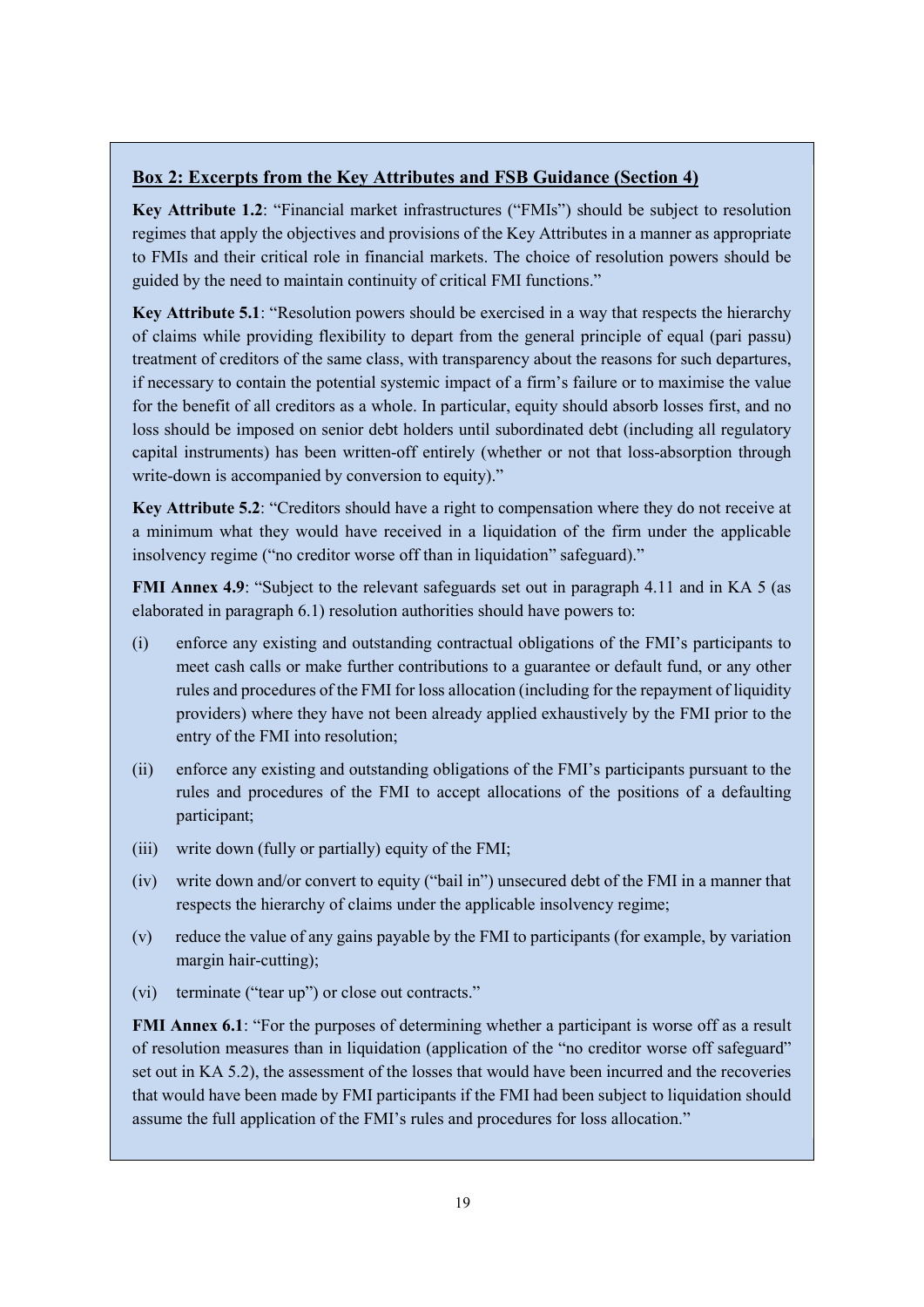**Allocating losses to equity holders in resolution (FSB Guidance Section 4)**: "Existing owners' equity in the CCP should absorb losses in resolution, to the extent not already written down upon enforcement of the CCP's rules and contractual arrangements. The power to write down equity of the CCP in resolution should be set out in the legal framework and, where needed, reflected in the CCP's rules and arrangements, and its constitutive arrangements (e.g. articles of incorporation)."

**Default losses (FSB Guidance Section 4.1)**: "In resolution, equity should be fully loss absorbing. It should be clear and transparent at which point in resolution any remaining equity would be written down, for example, no later than at the point at which prefunded and committed financial resources such as cash calls in recovery available under the CCP's rules and arrangements would have been exhausted."

**Non-default losses (FSB Guidance Section 4.2)**: "In resolution, equity should absorb nondefault losses no later than at the point at which any applicable loss allocation arrangements available under the CCP's rules and arrangements for non-default losses have been exhausted. Moreover, equity should be written down before losses are allocated to creditors in accordance with the creditor hierarchy under the applicable legal framework."

**Concurrent default and non-default losses (FSB Guidance Section 4.3)**: "If both default and non-default losses occur concurrently, the losses attributable to each distinct cause should be allocated separately, in accordance with the applicable loss allocation rules and arrangements for default losses and non-default losses."

**Alternative approaches to loss allocation (FSB Guidance Section 4.4)**: "Resolution authorities may consider alternative approaches to allocating losses to existing equity holders and recapitalising the CCP, such as writing down the equity and selling new equity in the CCP. The approach chosen may vary depending on the structure of the CCP (for example, single or multiservice), the value of the clearing service in which the default has taken place relative to the equity of the CCP, and constraints under applicable law."

**No creditor worse off safeguard (FSB Guidance Section 5)**: "CCP participants (if and to the extent that the resolution authority departs in resolution from the loss allocation under the CCP's rules and arrangements), equity holders and creditors should have a right to compensation where they do not receive in resolution at a minimum what they would have received if, instead of resolution, the CCP had been liquidated under the applicable insolvency law ("no creditor worse off than in liquidation" (NCWO) safeguard).

For the purposes of determining whether a participant, equity holder or creditor is worse off as a result of resolution measures than in liquidation of the CCP under applicable insolvency law, the assessment of the losses that would have been incurred or the recoveries that would have been made if the CCP had been subject to liquidation should assume the full application of the CCP's rules and arrangements for loss allocation.

The counterfactual underlying the NCWO safeguard should be clear and transparent for both default and non-default loss scenarios."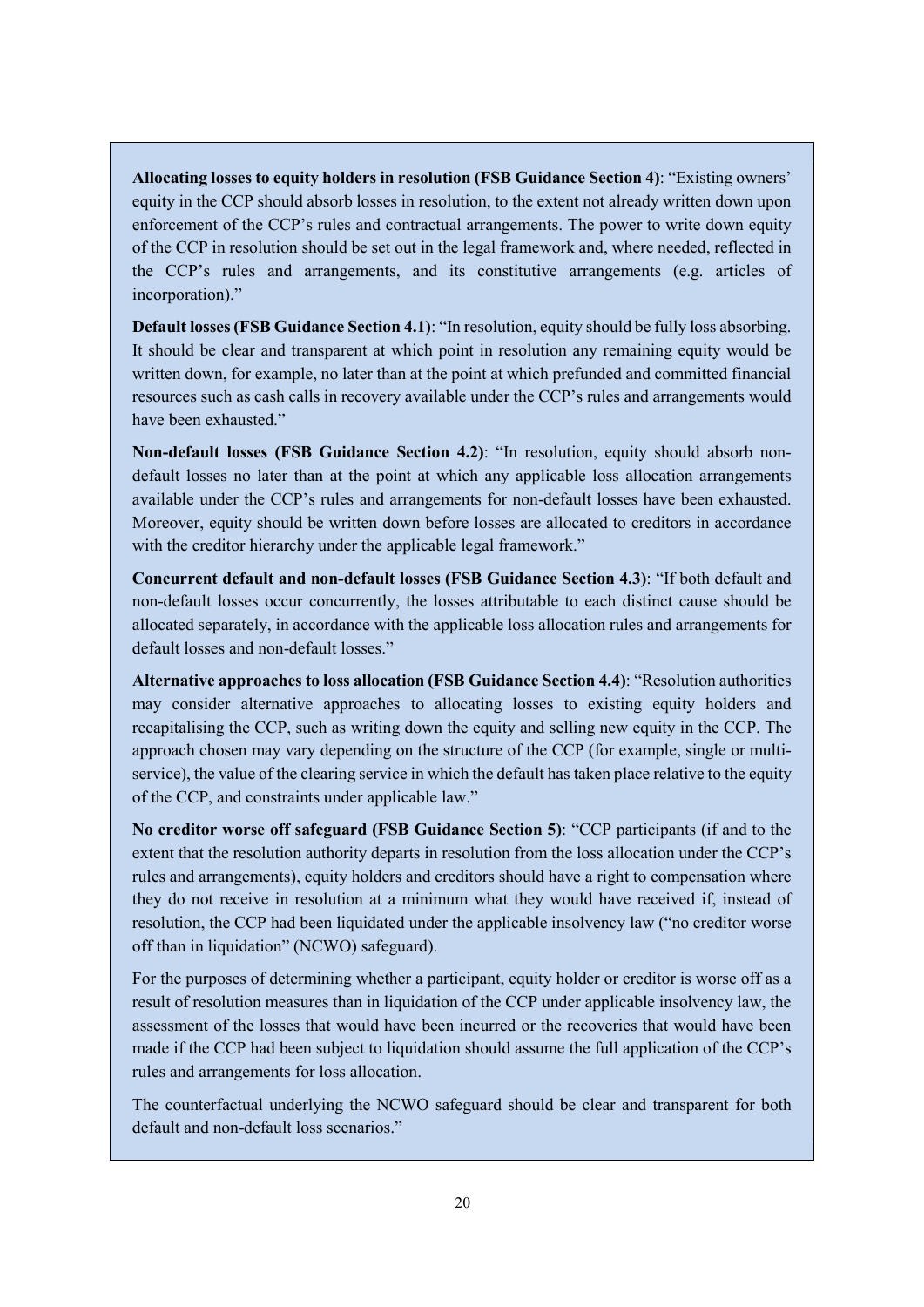When developing resolution plans, relevant authorities need to have a clear understanding of the treatment of equity under existing recovery arrangements distinguishing between default and non-default loss scenarios. Based on this understanding they may consider:

- (i) possible mechanisms for adjusting the exposure of CCP equity in bearing losses in resolution (i.e. when and how much equity is exposed to loss), to the extent that any adjustment is considered appropriate (A.);
- (ii) the point in time or in the waterfall for equity bearing losses (B.);
- (iii) potential challenges and constraints to CCP equity bearing losses in resolution (C.); and
- (iv) any other policy considerations that may affect their assessment of whether the treatment of CCP equity in resolution is appropriate (D.).

The above considerations and potential development of any further guidance would also have to take into account the ownership structure of the CCP.

#### <span id="page-27-0"></span>**A. Possible mechanisms for adjusting the treatment of CCP equity in resolution**

There is a range of possible mechanisms that a resolution authority may use to adjust the exposure of CCP equity to loss in resolution if it has the relevant legal authority. These include:

- **(i) Exposure of some or all of the equity of the CCP via modification of the contractual loss allocation arrangements.** CCP SITG is usually structured in one or more tranches of equity exposed to loss at different fixed points in the waterfall (including potentially in parallel with the clearing participants' resources). Depending on the standard established in statute/regulations or by the supervisory authority and on the CCP's actual shareholder equity at a given point in time, this approach could in theory expose the full amount of a CCP's equity to loss in resolution in one or more tranches, or else be limited to a smaller amount, for example an amount equal to the CCP's minimum capital requirements. Depletion of CCP equity below the minimum regulatory requirements would result in the need for the CCP to raise capital to remain a going concern. If positioned at specific stages of the waterfall and implemented prior to resolution actually occurring, exposure to loss absorption could potentially occur in recovery as well as resolution.
- **(ii) Full or partial write down of equity and cancellation of existing shares.** The resolution authority could use statutory resolution powers, if available, to write down remaining equity and cancel the existing shares to allocate any remaining losses after ordinary default management and recovery measures have taken place. This may be an explicit/statutory power, or may be a power derived from the exercise of another resolution tool. Such allocation of losses could result in the depletion of CCP equity below the minimum regulatory requirements, which in turn would result in the need for the CCP to raise new capital to maintain its critical functions.
- **(iii) Transferring critical CCP operations (assets and certain liabilities) to a bridge entity and placing the remnant CCP into liquidation/receivership.** The resolution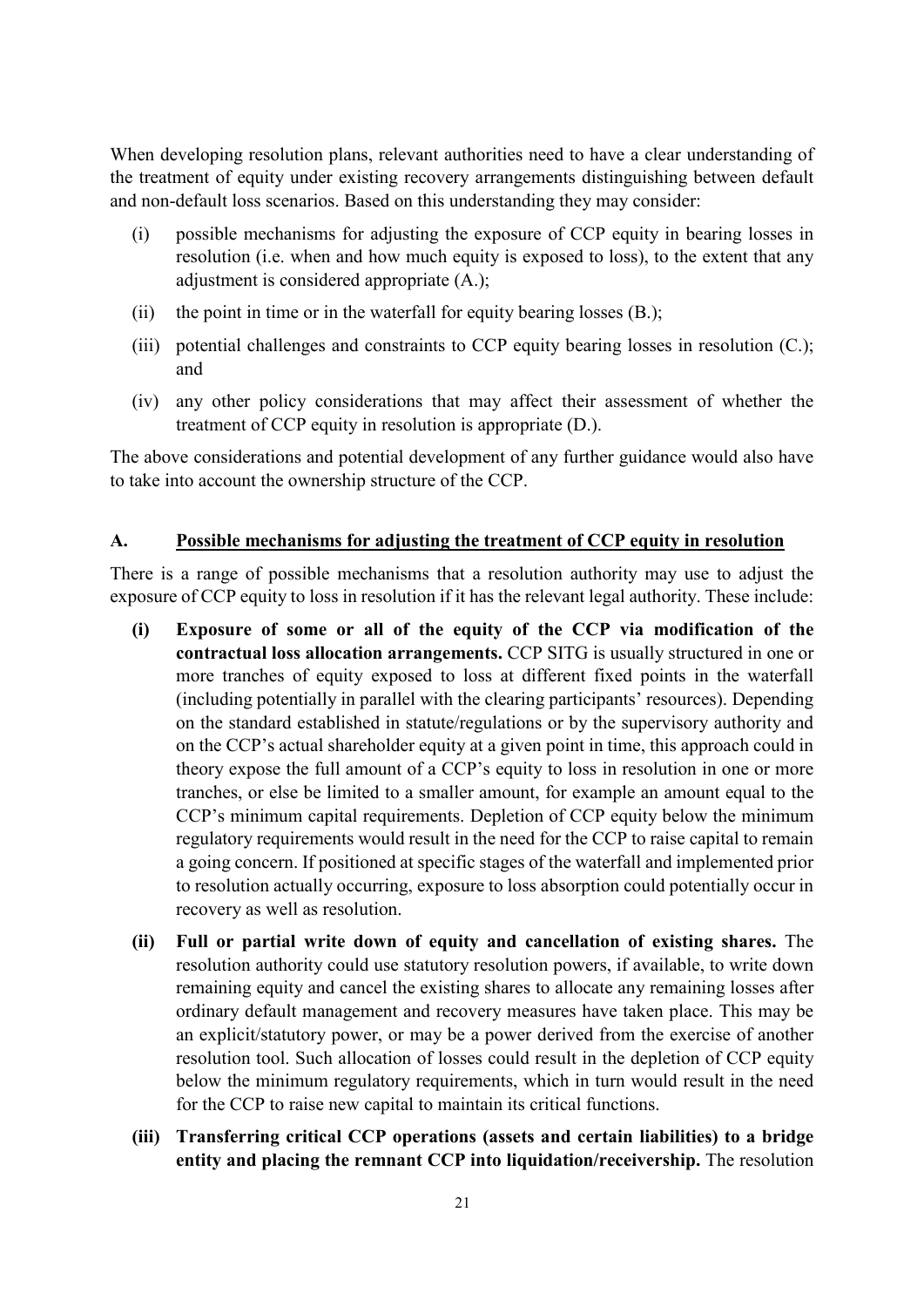authority could transfer all of the CCP's remaining open positions and related collateral or parts thereof (e.g. a matched book, such as a clearing service) to another CCP or a bridge institution, with the existing CCP being wound down. Transferring any remaining SITG resources to the bridge institution or new CCP may further increase the exposure of equity holders of the remnant CCP to losses.

**(iv) Dilution of existing shares as a result of raising new capital through conversion, issuance or transfer of new shares.** Existing equity holders may suffer dilution of their ownership and equity value during the resolution as a result of various actions by a resolution authority to raise new capital: for example, a recapitalisation through the issuance of new shares, rights, options or deliverable warrants, the conversion of debt instruments (if any) or other eligible liabilities into equity (bail-in), or the compensation of clearing participants through the issuance of new shares in exchange for bearing losses in excess of their obligations under the CCP's rules and arrangements.

As stated in FSB Guidance section 2.15, the resolution authority should have the power (but not an obligation) to compensate clearing members that contribute financial resources to a resolution in excess of their obligations under the CCP's rules and arrangements, for both default and non-default loss scenarios. Although not specified in the FSB Guidance, this could be done in a number of ways, for example by providing to them appropriate amounts of equity or other instruments of ownership, debt instruments convertible into equity or rights/claims on future profits.

One way to achieve this would be to provide shares as compensation in return for any cash call or VMGH that may be applied in the use of resolution powers (in addition to and beyond the arrangements set out in under the CCP's rules). Converting existing claims on the CCP into equity or providing equity in exchange for new value from members, in order to recapitalise the CCP could avoid the difficulty of finding investors willing to recapitalise the CCP if it was perceived to have little remaining franchise value.

However, issuing shares in return for a (resolution) cash call or VMGH could pose some practical challenges. Some CCP participants may be prohibited from holding CCP equity, whether by law or in accordance with their internal procedures. In addition, as VMGH can be passed onto clients and a CCP may not know the identity of those clients, it may be difficult to identify those bearing losses.

Those who do receive equity may not see it as true compensation for losses suffered. Those affected by VMGH may be eligible to receive any recoveries made by the CCP from the estate of a defaulter. Those recoveries can in practice be very significant, but can take months or years to secure through the defaulting member's liquidation processes.

Another alternative way to achieve the objective of imposing losses on equity would be to require CCPs to provide in their rulebooks that resolution VMG haircuts would be repaid by the CCP, and participants who received resolution VMG haircuts over and above those provided for in the CCP's own recovery arrangements would have a claim against the CCP for the amount of such haircuts.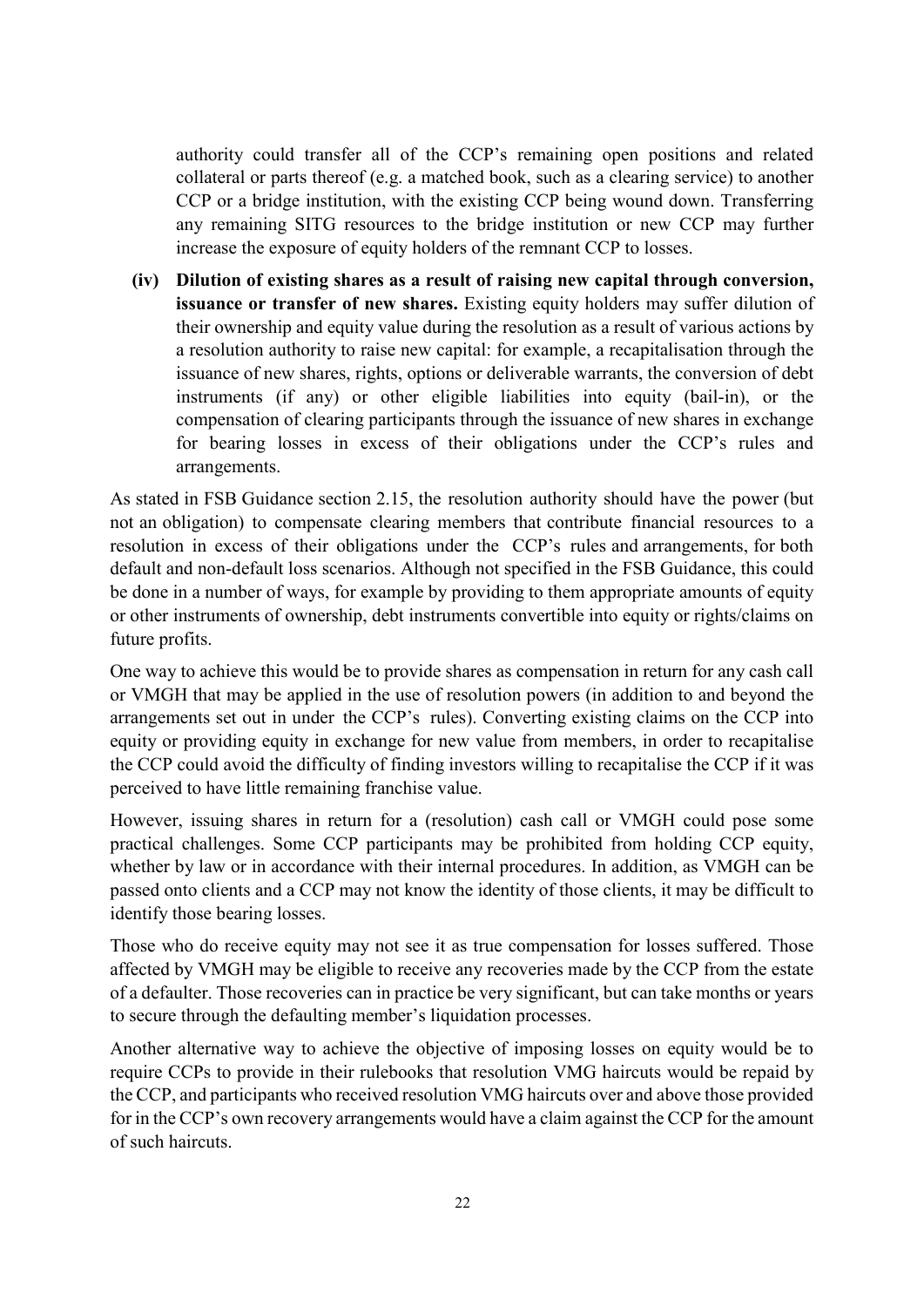## <span id="page-29-0"></span>**B. The point in time or in the waterfall for imposing losses on equity**

The timing (or sequencing) of imposition of losses upon equity beyond SITG is a key consideration because of its potential impact on stakeholder's incentives to support recovery and resolution. Broadly, the following options could be considered individually or in combination. Equity may be exposed to loss at:

- **(i) Entry into resolution.** The imposition of losses on equity could coincide with the decision by the resolution authority to trigger resolution having determined that the conditions for entry into resolution set out in statute or regulation had been met.
- **(ii) A point following entry into resolution that is determined ad hoc and on a case by case basis at the discretion of the resolution authority.** Once resolution has been triggered, the timing of the imposition of losses on equity and as a result also the order of loss allocation would be at the discretion of the authorities.
- **(iii) One or more specific, fixed point(s) in the loss allocation waterfall (including in parallel to the use of other resources in the waterfall).** For default losses and nondefault losses that are subject to comprehensive loss allocation arrangements, a writedown of equity could occur at a fixed point or points in the waterfall (e.g. there could be one or more tranches of equity exposed to loss in addition to SITG, at different fixed points in the waterfall). Potential options for positioning within the default waterfall include: (i) after the prefunded resources (i.e. defaulter's initial margin and default fund) but before committed resources are used; (ii) at a later specified stage, such as once (a certain number of) cash calls are exhausted or after a specified number of cycles of VMGH; or (iii) exposing equity to losses at a fixed point but concurrently with the use of other recovery tools such as cash calls.

These options would require further analysis as to the pros and cons, including: incentive effects for stakeholders, particularly clearing members, to support recovery; the need to maintain an appropriate balance between flexibility for the resolution authority and certainty and predictability for participants; implications for the application of the NCWOL safeguard; and assessment of possible options to attenuate or solve the identified NCWOL obstacle.

## <span id="page-29-1"></span>**C. Potential challenges and constraints to CCP equity bearing loss in resolution**

Potential challenges and constraints that could prevent losses being imposed upon CCP equity in resolution include the following:

(i) **NCWOL claims by shareholders.** As noted above, for default losses and some nondefault losses CCPs are expected to have comprehensive loss allocation arrangements. These arrangements typically limit the losses borne by the CCP (and thus by its shareholders) to a specified amount. In accordance with the FMI Annex, the NCWOL safeguard should assume the full application of the CCP's rules and procedures for loss allocation. However, depending on the creditor hierarchy as established by the applicable local insolvency law and the CCP's rulebook, shareholders may have a NCWOL compensation claim for any loss imposed on equity in resolution before loss allocation and position allocation tools available under recovery are exhausted. This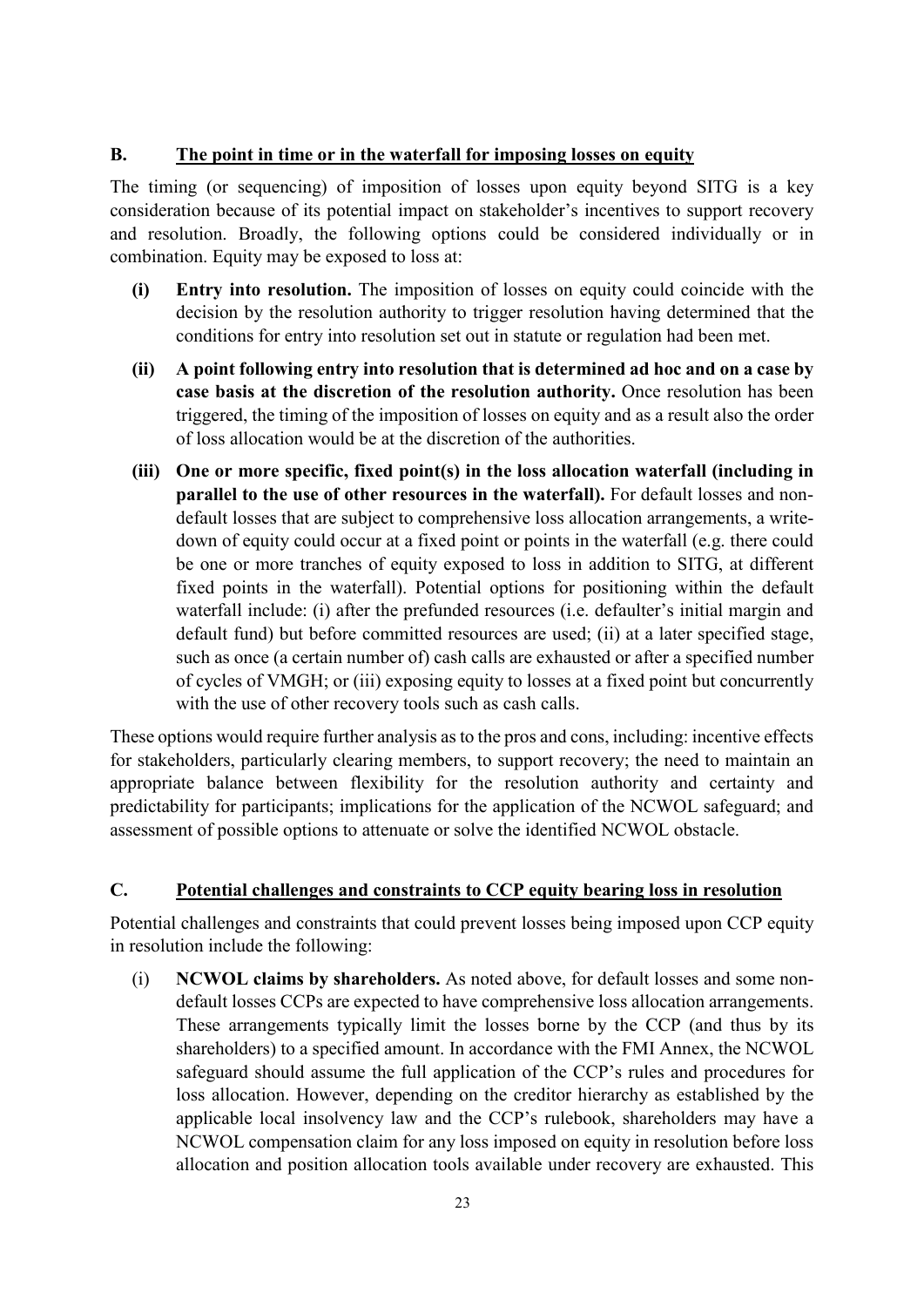may represent a risk to public funds. The same risk may not apply to those non-default losses where the CCP's rules and arrangements do not limit the extent to which equity is exposed to loss.

(ii) **Lack of powers to impose losses on equity in resolution.** Resolution authorities may have only limited or no powers to write down equity of a CCP or convert debt to equity (whether in resolution or otherwise). Where write down or conversion powers do exist, they may only exist due to powers provided by resolution regimes for financial institutions and only be available for CCPs that fall within the scope of such resolution regimes, e.g. where the CCP holds a banking licence.

Options for addressing challenges may include changes to legislation or CCP rulebooks or changes to relevant governance documents of the CCP to support subordinating shareholders to other creditors, or to set out the point at which equity absorbs losses in legally enforceable terms. Any such changes should be applied consistent with the Key Attributes.

## <span id="page-30-0"></span>**D. Policy considerations for the treatment of equity in resolution**

In determining whether any adjustment to the treatment of equity in loss resolution scenarios (in particular default loss scenarios) would be appropriate, authorities may be guided by a range of policy considerations such as the following:

• **Impact on CCP management incentives to pursue sound risk management.** Some argue that, notwithstanding the safeguards provided by compliance with the PFMI, limited or no exposure of shareholder equity to default loss may mean that CCP management (primarily where a CCP is not mutually owned) have stronger incentives to act in a way that maximises return on equity for shareholders. To the extent that return on equity may be increased by lower levels of risk management or by limiting exposure of equity to losses, this could result in risks to safety and soundness of CCPs or to the financial system more generally. Exposing CCP equity to losses at appropriate stages in loss allocation arrangements could potentially strengthen incentives for sound risk management.

Others argue that shareholder-owned CCPs are likely to already have strong incentives to pursue effective risk management to avoid the reputational loss – and consequent loss of enterprise value – that would result from a risk management failure. They also argue that, contrary to the situation for banks, it is ultimately the clearing participants rather than the CCP that bring risks to the CCP by entering into the underlying financial transactions that the CCP clears. However, the current market structure of CCPs, supported by factors such as economies of scale, netting sets/liquidity pools, and central clearing mandates, might reduce the flexibility afforded to participants to choose alternative CCPs.

Related to this, authorities should also consider whether any potential changes to the CCP's arrangements would be consistent with the PFMI and CPMI-IOSCO Recovery Guidance.